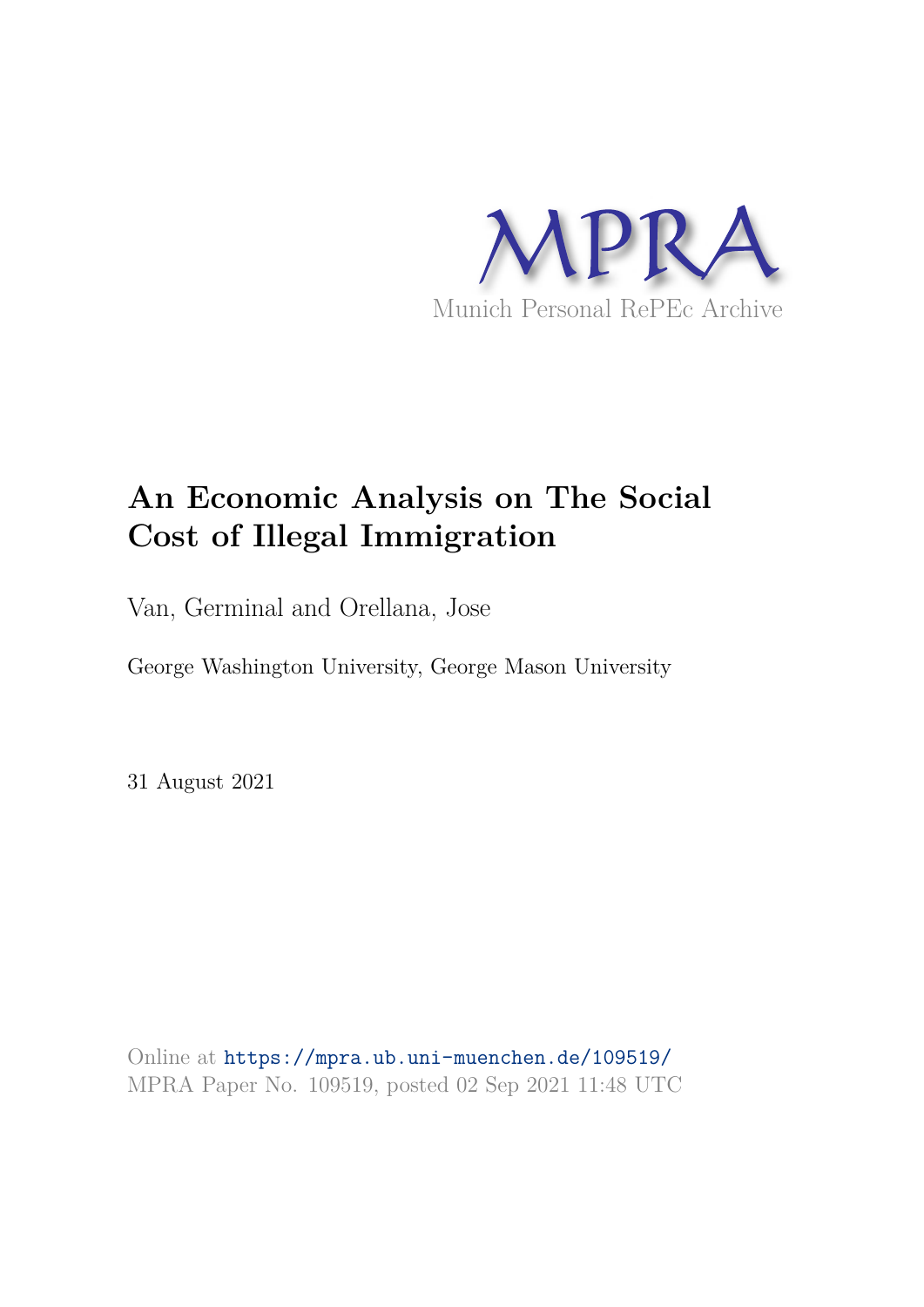## **An Economic Analysis on The Social Cost of Illegal Immigration**

*An Empirical Analysis*

by

## GERMINAL G. VAN

germinalvan27@gwmailgwu.edu The George Washington University 2121 I Street NW Washington, D.C. 20052

&

## JOSE ORELLANA

jorella5@masonlive.gmu.edu The George Mason University Department of Economics Buchanan Hall, 1<sup>st</sup> Floor, MSN 3GA Fairfax, Virginia 22030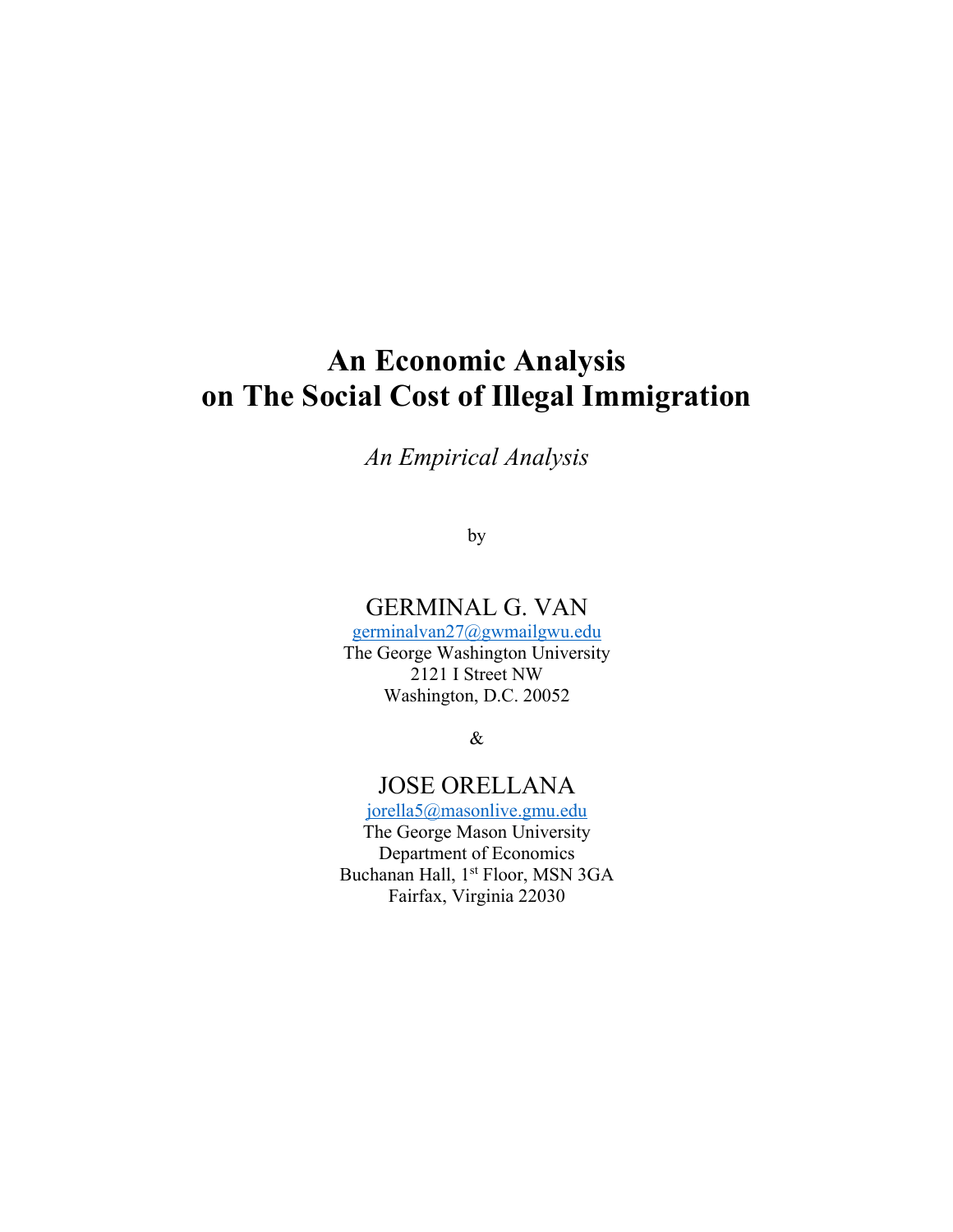#### **Abstract**

The purpose of this paper is to analyze the economic cost of illegal immigration in the United States since the 1990s and its consequences on American society. Indeed, illegal immigration has been a major topic of discussion among the main social issues during election cycles in the United States. Those who lean more conservative have argued that illegal immigration is an externality that increases social costs. They argue that illegal immigrants increase the cost of healthcare, public education, and welfare programs such as Medicaid and food stamps. And the cost falls on the American taxpayer. Those who lean more liberal argue that the government should create social programs to assist illegal immigrants in helping them adjusting and conforming their immigration status to the laws and customs of the United States. This paper has two objectives: (1) to determine if illegal immigration imposes a higher social cost on the American taxpayer based on a multivariate regression analysis, (2) to propose recommendations to help the illegal immigrants becoming legal while minimizing the future social cost of illegal immigration on the American taxpayer. Our findings show that there is a correlational relationship between illegal immigration and the cost of social welfare, and this correlational relationship is of strong magnitude.

*Keywords: Econometrics, Economic Analysis, Applied Economics, Econometric Modelling, Multivariate Regression Analysis, Statistical Modelling, Immigration Economics, Immigration Policy, Policy Analysis* 

JEL: C01, C10, C31, J68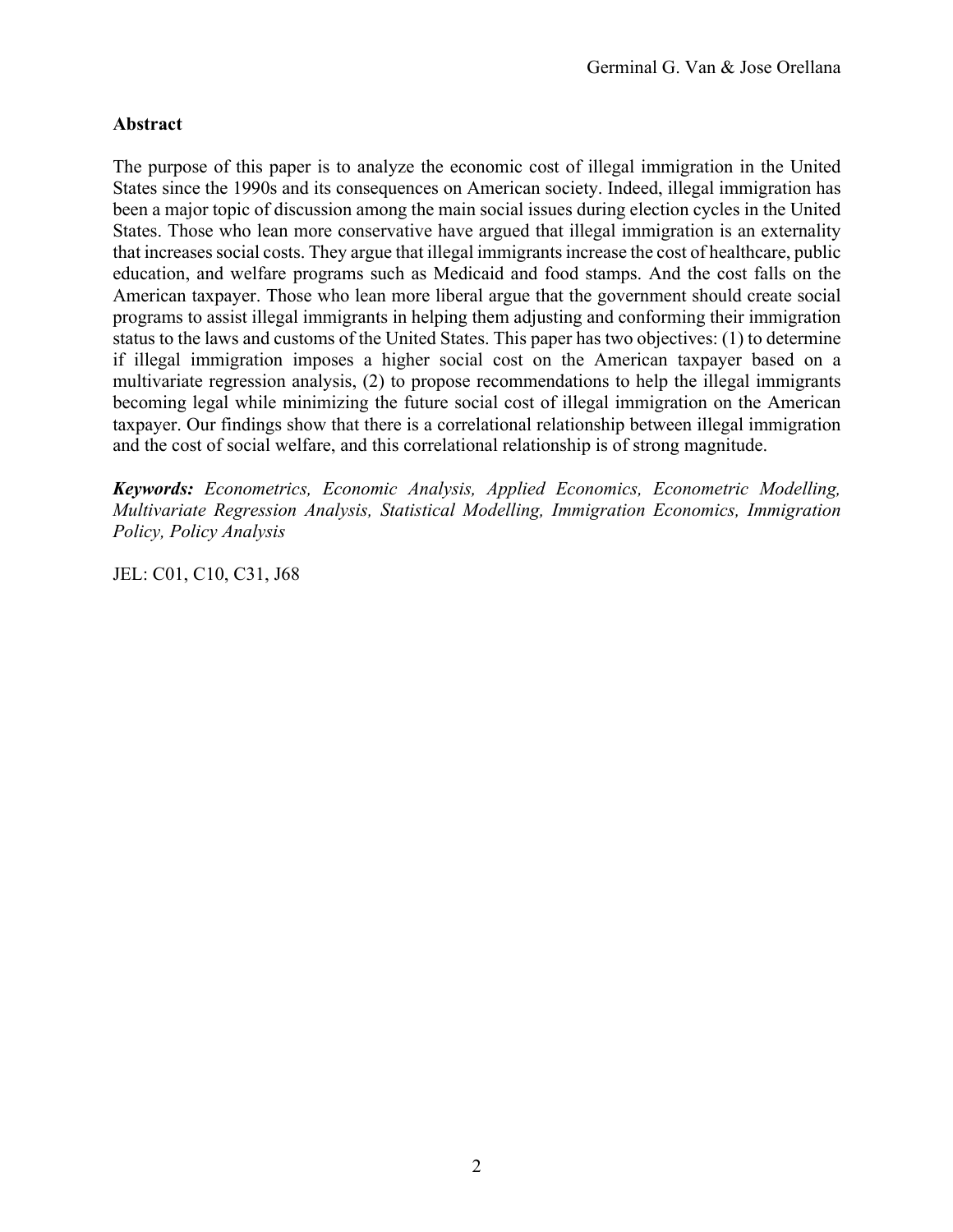#### **1. INTRODUCTION**

Since the presidency of George W. Bush, illegal immigration has been a "hot" topic to discuss among all the social issues in the political climate. The United States today contains 47 million immigrants.<sup>1</sup> These 47 million include lawful and unlawful immigrants living on American soil. It is first and foremost important to remind the public that the United States is a country principally founded on immigration, by immigrants. It is a melting-pot, a heterogeneous society where immigrants from all over the world have settled and contributed to the economic, social, and political development of the United States. What makes the United States a "nation" is the U.S. Constitution, the laws and customs that every immigrant agrees to abide by when settling here. As we could see in figure 1, the U.S. immigrant population has soared since the 1970s.



Figure 1. Source: Migration Policy Institute

The surge of immigration in the United States since the 1970s is a double-edged sword. On the one hand, immigration has allowed people to pursue an education in America and live the American Dream. On the other hand, the growing immigrant population has also encouraged illegal immigration to become part of the woes of the American social order. Indeed, since the 2000s, illegal immigration has substantially grown and became a major concern for many Americans. Democrats and Republicans have starkly different priorities when it comes to U.S. immigration policies.<sup>2</sup> According to a Pew Research Center study published in 2019, two-thirds of Americans say that it is very or somewhat important to establish a way for most immigrants in the country illegally to remain here legally.<sup>3</sup>

<sup>&</sup>lt;sup>1</sup> U.S. Department of Homeland Security (2020).

<sup>2</sup> Daniller, Andrew. (2019). "Americans' Immigration Policy Priorities: Division Between—and within—the two parties." *Pew Research Center.* 

 $3$  Ibid. (2019).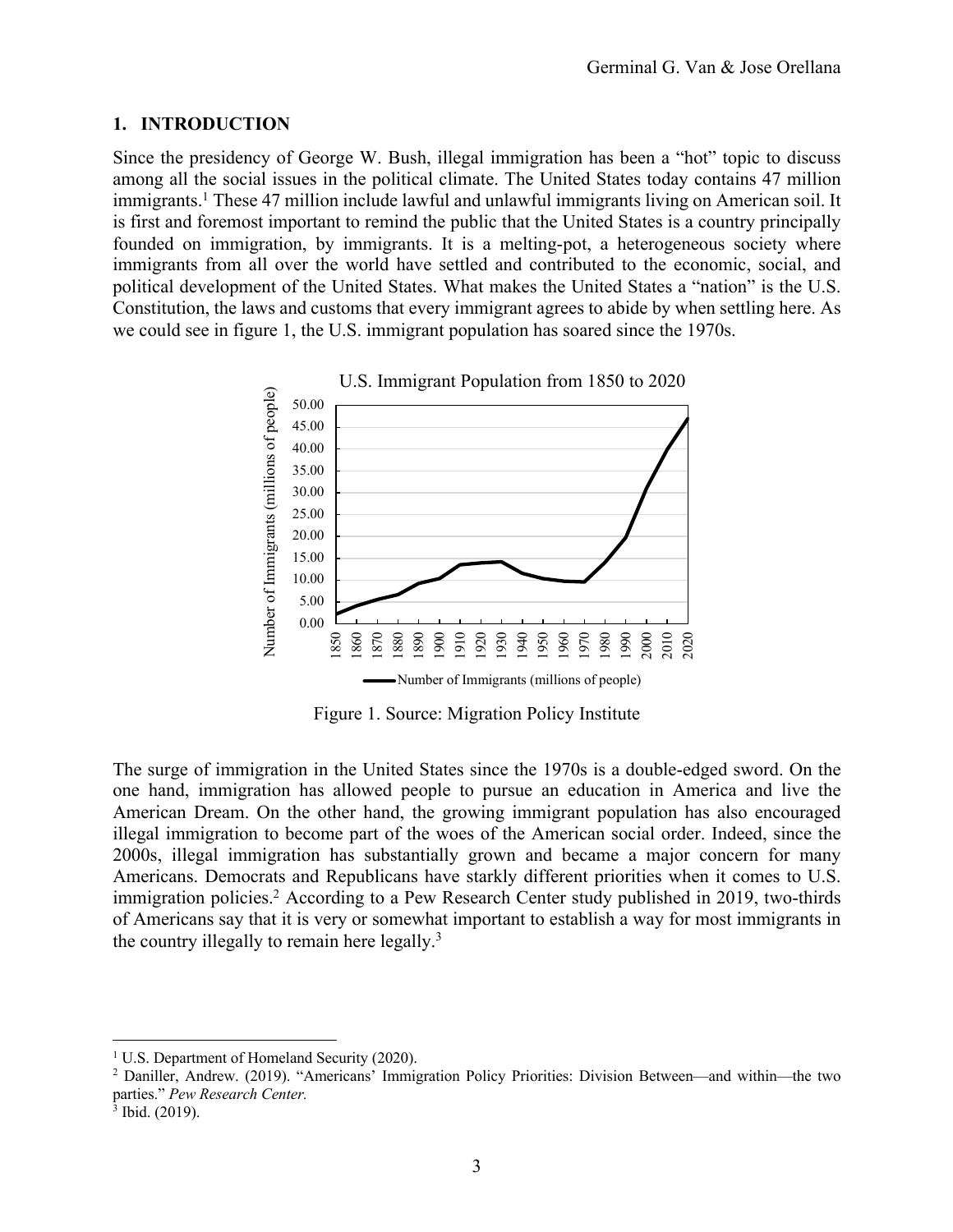

Majorities in U.S. see increased border securities, path to legal status as important immigration policy goals

Figure 2. Source: Pew Research Center and Survey of U.S. Adults



Figure 3. Source: U.S. Department of Homeland Security

Republicans tend to be firm toward illegal immigration whereas Democrats generally more or less remain flexible. Those with conservative beliefs argue that illegal immigration is a real problem on the ground that illegal immigrants increase the social cost of the American taxpayer. To be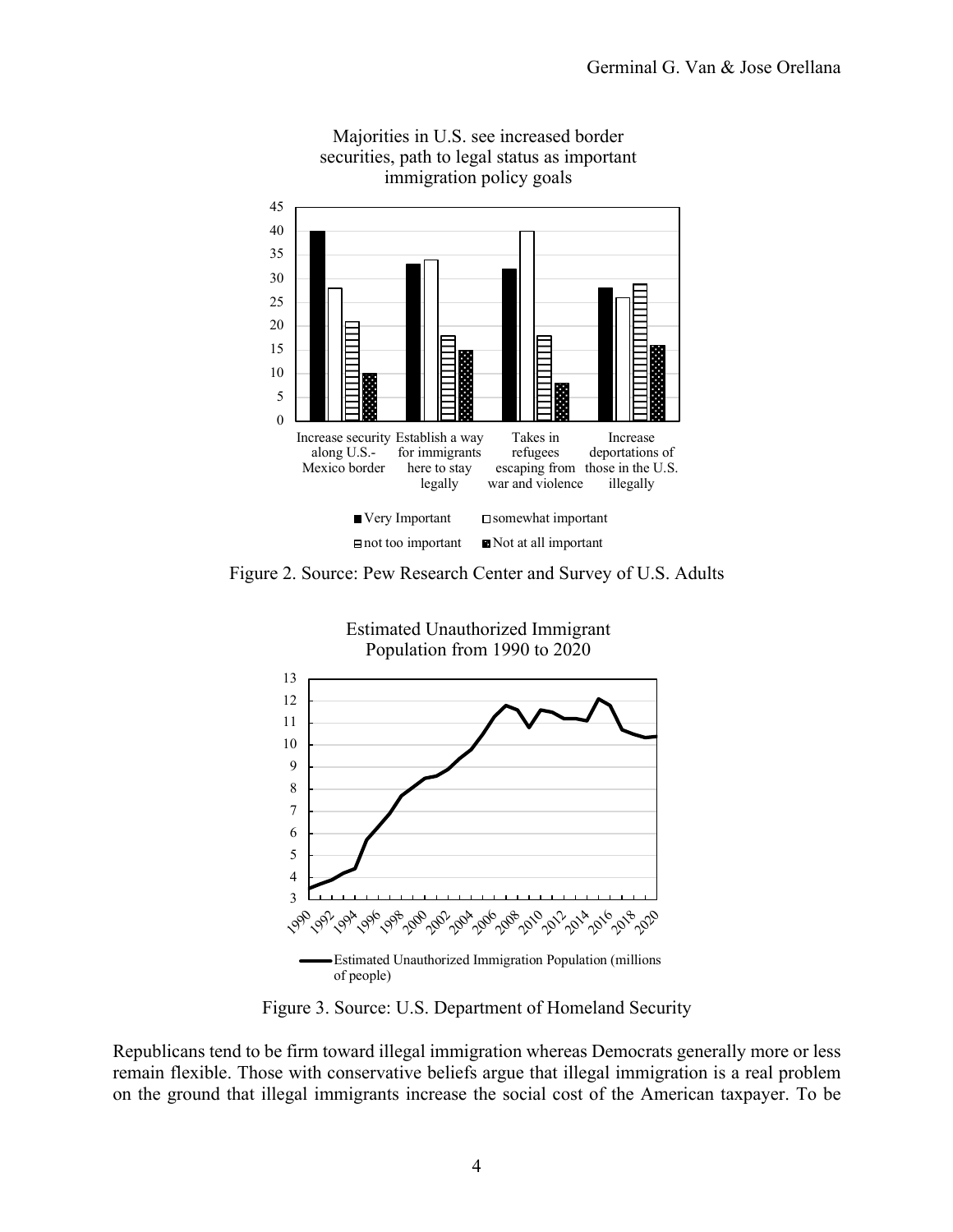more precise, conservatives argue that illegal immigrants are free riders who take advantage of the U.S. social system to reap its benefits without contributing proportionally. Republicans and conservatives argue that illegal immigrants increase the cost of healthcare, public education, and welfare programs such as Medicaid and food stamps. Democrats and social liberals, on the other hand, argue that many of the illegal immigrants who live in the United States have can simply not be abruptly deported and separated from their families because, despite being illegal, they have been contributing to the economic growth of the country, and therefore deserve to stay. They argue that the government should create social programs to assist illegal immigrants in helping them adjusting and conforming their immigration status to the laws and customs of the United States. The growing issue of immigration has led Donald Trump to the White House in 2016, him who promised to enforce a zero-tolerance policy on illegal immigration if elected.

Is there a correlational relationship between illegal immigration and the cost of social welfare in the American context? If yes, to what extent? If illegal immigration is not, however, correlated with the growing cost of social welfare in the United States, then what factor(s) trigger the cost of social welfare to augment? Our goal in this analysis is to determine, by using the multivariate regression analysis, if illegal immigration does impose a higher social cost on the American taxpayer and provide recommendations regarding how illegal immigration could be attenuated whereby everyone could be better-off.

#### **2. SPECIFICATION OF THE MODEL**

In order to determine the correlational relationship between illegal immigration and the cost of social welfare, we decided to use the multivariate regression as the main model. This model will contain four dependent variables and one independent variable. All four dependent variables depend on the same independent variable. The independent variable in question is the illegal immigrant population. We are wondering how the illegal immigrant population is affecting (1) the total healthcare spending per capita, (2) the total Medicaid expenditures, (3) the cost of food stamps, and (4) total public education expenditure per pupil. However, to avoid any potential bias from the model, we added a couple of control variables. These control variables are the total U.S. immigrant population, the number of people covered by Medicaid, the number of people living below the poverty line, and unemployment rate. These control variables are added according to the circumstances of the individual equation at hand. Moreover, these control variables are held constant. Hence, our model could be written as the following system of four equations using the log-linear model of the multivariate regression:

(1) 
$$
\ln Y_1 = \beta_{01} + \beta_{11}X_1 + \beta_{12}X_2 + \varepsilon_1
$$
  
\n(2)  $\ln Y_2 = \beta_{02} + \beta_{21}X_1 + \beta_{22}X_2 + \beta_{23}X_3 + \beta_{24}X_4 + \varepsilon_2$   
\n(3)  $\ln Y_3 = \beta_{03} + \beta_{31}X_1 + \beta_{32}X_2 + \beta_{33}X_3 + \varepsilon_3$   
\n(4)  $\ln Y_4 = \beta_{04} + \beta_{41}X_1 + \beta_{42}X_2 + \varepsilon_4$ 

Where  $(Y<sub>l</sub>)$  is the causal regression, represented by the illegal immigrant population,  $(Y<sub>2</sub>)$  is the controlled variable, represented by the total U.S. immigrant population; (ln*Y1*) is the first dependent variable, represented by the total healthcare spending per capita, (ln*Y2*) is the second dependent variable, represented by the total Medicaid expenditures, and (ln*Y3*) is the third dependent variable, represented by the cost of food stamps, and (ln*Y4*) is the fourth dependent variable, represented by the total expenditures of public education per pupil.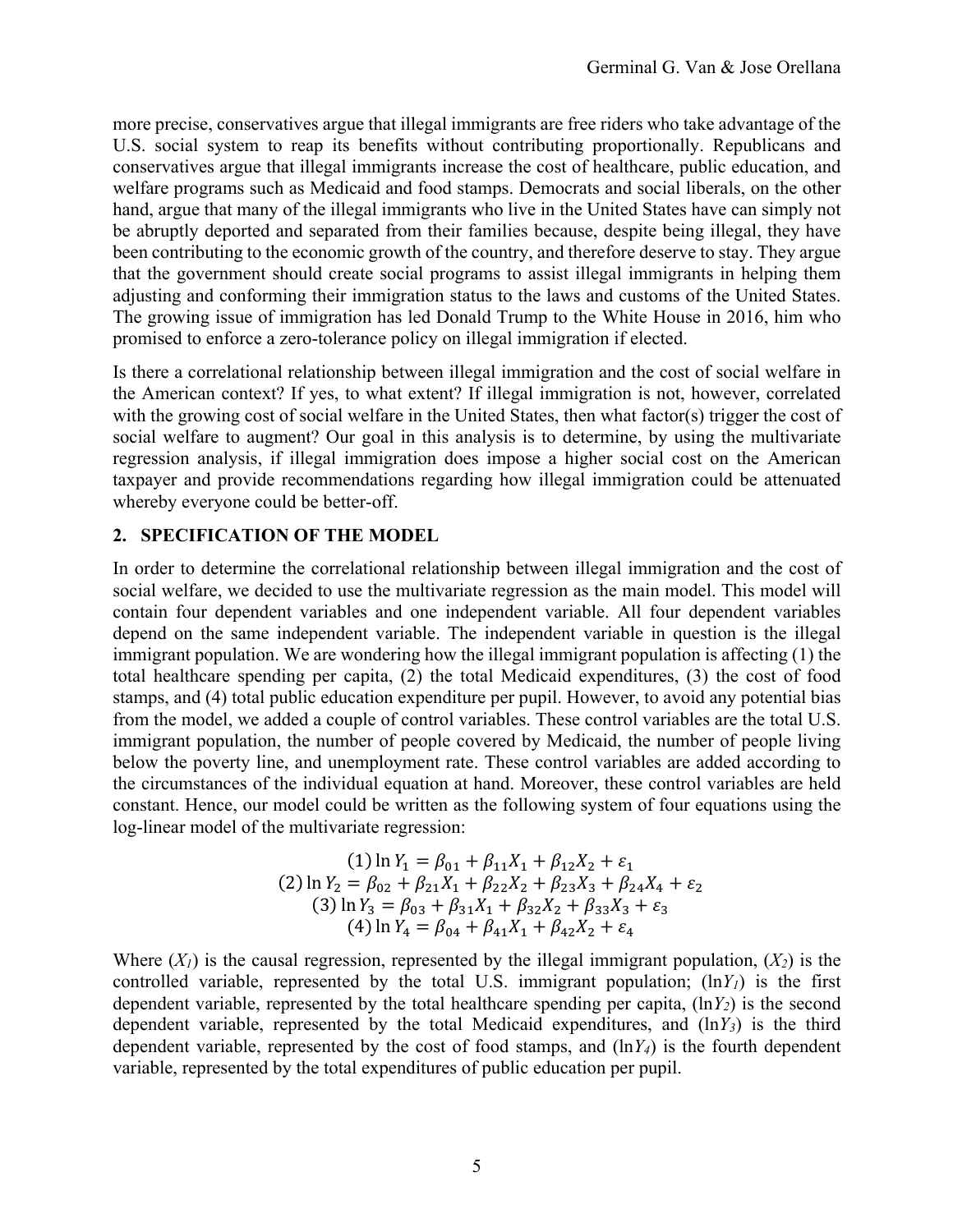This model, however, could be written in a simpler and more compact form. First, we will have to convert the model into a matrix form in order to deduct its compact form. Thus, the model will look like the following:

$$
\begin{bmatrix} \ln Y_1 \\ \ln Y_2 \\ \ln Y_3 \\ \ln Y_4 \end{bmatrix} + \begin{bmatrix} \beta_{01} \\ \beta_{02} \\ \beta_{03} \\ \beta_{04} \end{bmatrix} + \begin{bmatrix} \beta_{11} & \beta_{12} & 0 & 0 \\ \beta_{21} & \beta_{22} & \beta_{23} & \beta_{24} \\ \beta_{31} & \beta_{32} & \beta_{33} & \beta_{34} \\ \beta_{41} & \beta_{42} & 0 & 0 \end{bmatrix} \begin{bmatrix} X_1 \\ X_2 \\ X_3 \\ X_4 \end{bmatrix} + \begin{bmatrix} \varepsilon_1 \\ \varepsilon_2 \\ \varepsilon_3 \\ \varepsilon_4 \end{bmatrix}
$$

By applying basic matrix operations, we can finally write our log-linear model in its compact form as:

$$
\ln Y_i = \beta_i + \beta X_4 + \varepsilon_i
$$

For clarification purposes, *X4* encapsulates the variable of interest (illegal immigrant population) as well as all the control variables included in each of the four equations. Moreover, *X4* also represents the regressor of each dependent variable (ln  $Y_1$ , ln  $Y_2$ , ln  $Y_3$ , ln  $Y_4$ ) in the system of equations.

#### **2.1. Unbiasedness of control variables**

To determine the unbiasedness of the model, we ought to first capture the conditional mean independence. And to capture it, let us assume that the error term depends on *X2, X3, X4,* as follows:

$$
\varepsilon_i = \gamma_0 + \gamma_2 X_2 + \gamma_3 X_3 + \gamma_4 X_4 + \nu_i
$$

Where  $v_i$  has conditional mean = 0. We are assuming that  $\varepsilon_i$  and  $X_2$ ,  $X_3$ , and  $X_4$  are correlated, therefore the estimate of  $\beta_2$ ,  $\beta_3$ , and  $\beta_4$  will be biased. However, in our case, the conditional mean independence  $\varepsilon_i$  does not depend on  $X_{1i}$  but only on  $X_{2i}$ ,  $X_{3i}$ ,  $X_{4i}$ . Hence, we can rewrite the compact log-linear model by method of substitution:

$$
\ln Y_i = \beta_0 + \beta_1 X_{1i} + \beta_2 X_{2i} + \beta_3 X_{3i} + \beta_4 X_{4i} + \varepsilon_i
$$
  

$$
\ln Y_i = \beta_0 + \beta_4 X_{4i} + \beta_2 X_{2i} + \beta_3 X_{3i} + \beta_4 X_{4i} + \gamma_0 + \gamma_2 X_2 + \gamma_3 X_3 + \gamma_4 X_4 + \nu_i
$$
  

$$
\ln Y_i = (\beta_0 + \gamma_0) + \beta_1 X_{1i} + (\beta_2 + \gamma_2) X_{2i} + (\beta_3 + \gamma_3) X_{3i} + (\beta_4 + \gamma_4) X_{4i} + \nu_i
$$

Since  $v_i$  has conditional mean = 0, the estimates of  $(\beta_0 + \gamma_0)$ ,  $\beta_1$ ,  $(\beta_2 + \gamma_2)$ ,  $(\beta_3 + \gamma_3)$ , and  $(\beta_4 + \gamma_4)$  are all unbiased. Therefore, we obtain an unbiased estimate of the causal coefficient of interest,  $\beta_1$ , but the coefficients on  $X_2$ ,  $X_3$ , and  $X_4$  are only unbiased estimate of  $(\beta_2 + \gamma_2)$ ,  $(\beta_3 + \gamma_3)$ ,  $(\beta_4 + \gamma_4)$  not  $\beta_2$ ,  $\beta_3$ , and  $\beta_4$ . However, since  $X_{2i}$ ,  $X_{3i}$  and  $X_{4i}$  are only used as a control variable, our model is therefore unbiased.

#### **2.2. Allocation of control variables**

The control variables in our model will be used in different settings. That being said, some of the control variables may not be used in every equation of our model.

For equation (1) the control variable that will be used is the total U.S. immigrant population, represented by *X2.*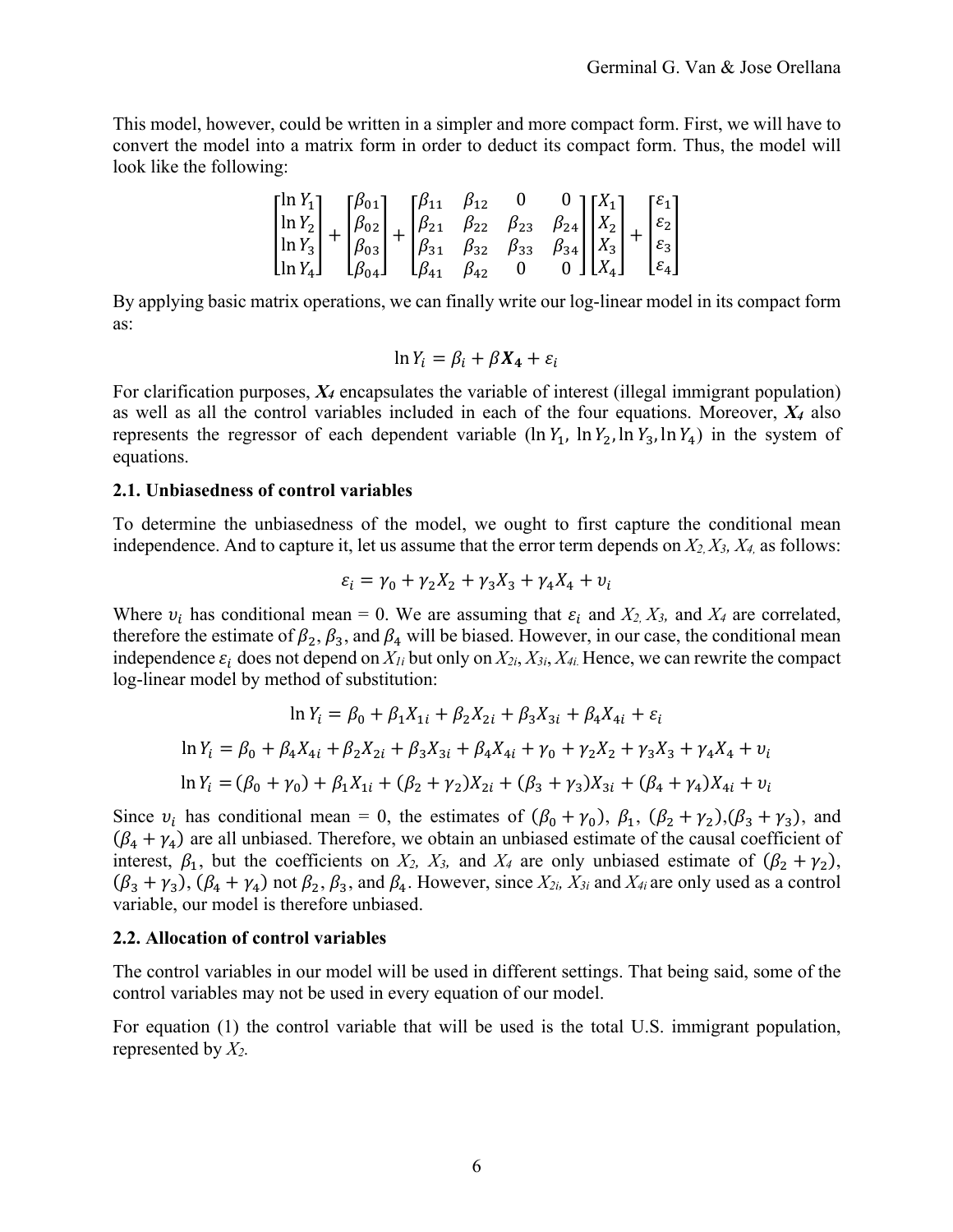For equation (2) the control variables that will be used are the total U.S. immigrant population, represented by *X2*, the number of people covered by Medicaid, represented by *X3*; and the number of people living below the poverty line, represented by *X4*.

For equation (3) the control variables that will be used are the total U.S. immigrant population, represented by *X2*; the number of people living below the poverty line, represented by *X3*; and unemployment rate, represented by *X4.*

For equation (4) the control variable that will be used is the total U.S. immigrant population, represented by *X2*.

## **3. DATA**

#### **3.1. Data for the variable of interest and the control variables**

#### *a) Data for Variable of Interest*

The dataset we built to test our hypothesis is a sample of 31 observations (*n =* 31) because the observations go from 1990 to 2020. Each data point represents a year within the timeframe. The data for our variable of interest were extracted from the U.S. Department of Homeland Security. These data analyzed the flux of illegal immigration since the early 1990s but gives a great emphasis on the 2000s. As we saw in figure 3, the illegal immigrant population substantially grew from 2000 to 2007 before it began to regularly fluctuate.

#### *b) Data for Control Variables*

As was aforementioned at the outset of our analysis, we are using a total of three control variables that are redistributed among the equations of our model. For the *X2*, which is the total U.S. immigrant population, we used the data from the Migration Policy Institute. This control variable is used in each of the four equations of our model.

For equation (2), *X3*, which is the number of people covered by Medicaid, the data was extracted from Kaiser Family Foundation. For *X4*, which is the number of people below the poverty line, the data were extracted from the U.S. Census Bureau.

For equation (3), *X3*, which is the number of people below the poverty, is the same data we used for the second equation. For *X4*, which is the unemployment rate, the data were extracted from the U.S. Bureau of Labor Statistics.

#### **3.2. Data for the dependent variables**

#### $LnY_1$

The data for the healthcare expenditure per capita were extracted from the U.S. Department of Health and Human Services. In 2000, the American taxpayer paid about \$6,800 on healthcare. In 2020, the average citizen pays about \$11,730 in healthcare per year. The unit value is an estimated dollar unit.

#### $LnY_2$

The data for the total Medicaid Expenditures were also extracted from the U.S. Department of Health and Human Services. Total Medicaid expenditures in 2000 were about 206 billion. Today, in 2020, the cost of Medicaid has tripled.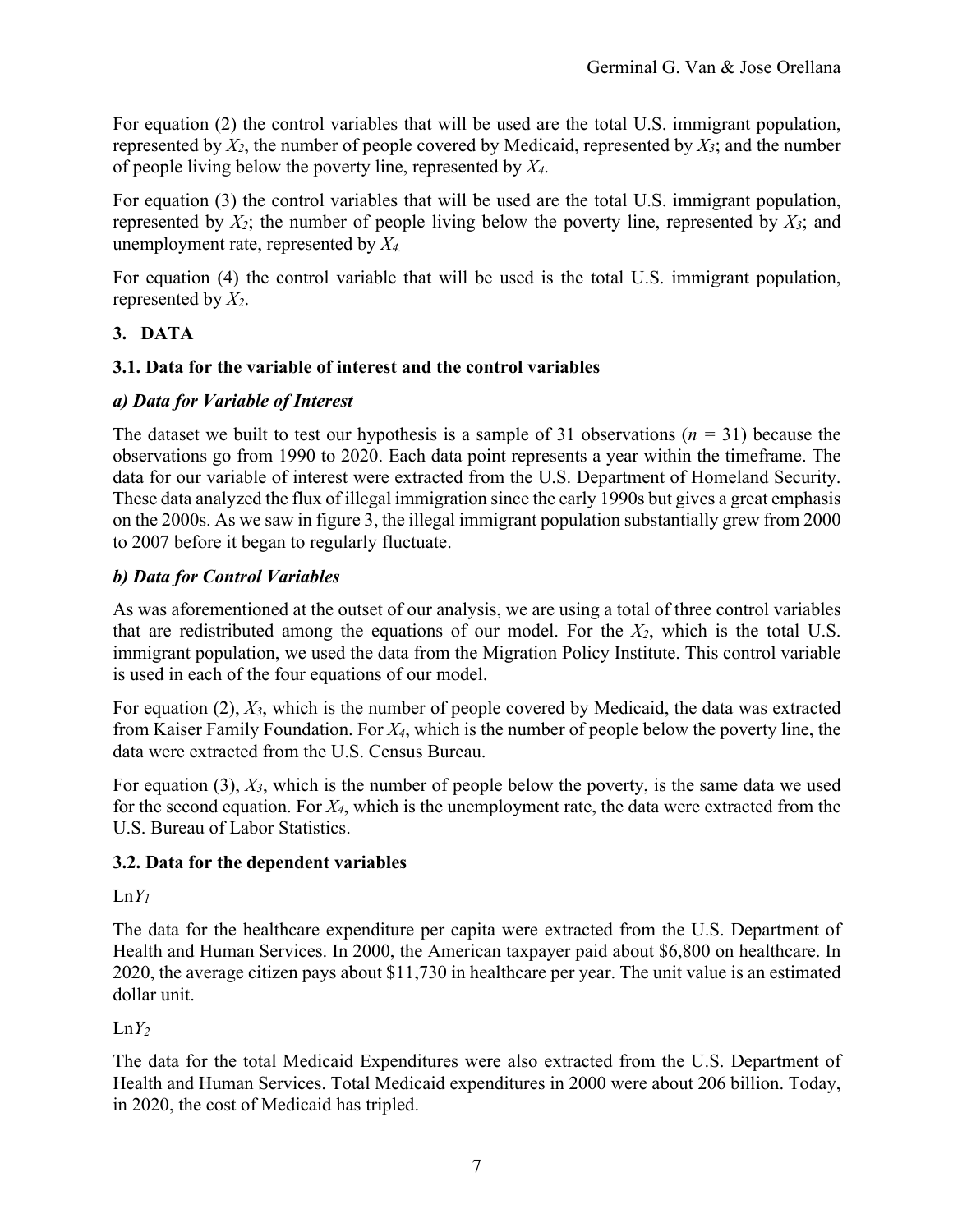## $LnY_3$

Total Medicaid expenditures are about \$639 billion. The unit value of the data is estimated in billions of dollars. The data for the cost of food stamps were extracted from the Supplemental Nutrition Assistance Program (SNAP), and the unit value is measured in billions of dollars. In 2000, the total cost of food stamps was \$17 billion. Today, in 2020, the cost is \$79 billion.

#### Ln*Y*<sup>4</sup>

Lastly, the data for the total public education expenditures per pupil were extracted from National Center for Education Statistics. The unit value was measured in dollar units. In 2000, public education expenditures per pupil were estimated at \$12,201. In 2020, public education expenditures per pupil were estimated at \$14,729. A growth of about \$2500 overall was made during those 2020 years.

## **4. DESCRIPTIVE STATISTICS**

| <b>LN Healthcare Spending</b> |              | <b>Ln Total Medicaid</b> |              | <b>Ln Total Cost of Food</b> |              | <b>LN Public school</b> |              |  |
|-------------------------------|--------------|--------------------------|--------------|------------------------------|--------------|-------------------------|--------------|--|
| per Capita                    |              | <b>Expenditures</b>      |              | <b>Stamps</b>                |              | expenditure per pupil   |              |  |
| Mean                          | 8.71116838   | Mean                     | 5.63783231   | Mean                         | 10.4793546   | Mean                    | 9.45449943   |  |
| <b>Standard</b>               | 0.07569078   | <b>Standard</b>          | 0.11081968   | <b>Standard</b>              | 0.10528683   | <b>Standard</b>         | 0.02311141   |  |
| Error                         |              | <b>Error</b>             |              | <b>Error</b>                 |              | <b>Error</b>            |              |  |
| Median                        | 8.77256119   | Median                   | 5.75289005   | Median                       | 10.3440627   | Median                  | 9.50144159   |  |
| Mode                          | # $N/A$      | Mode                     | # $N/A$      | Mode                         | $\#N/A$      | Mode                    | 9.25646031   |  |
| <b>Standard</b>               | 0.42142844   | <b>Standard</b>          | 0.61701788   | <b>Standard</b>              | 0.58621225   | <b>Standard</b>         | 0.12867891   |  |
| <b>Deviation</b>              |              | <b>Deviation</b>         |              | <b>Deviation</b>             |              | <b>Deviation</b>        |              |  |
| <b>Sample</b>                 | 0.17760193   | <b>Sample</b>            | 0.38071107   | <b>Sample</b>                | 0.34364481   | <b>Sample</b>           | 0.01655826   |  |
| Variance                      |              | Variance                 |              | Variance                     |              | Variance                |              |  |
| <b>Kurtosis</b>               | $-1.279247$  | <b>Kurtosis</b>          | $-0.4995451$ | <b>Kurtosis</b>              | $-1.6629428$ | <b>Kurtosis</b>         | $-1.3485283$ |  |
| <b>Skewness</b>               | $-0.1636604$ | <b>Skewness</b>          | $-0.5400071$ | <b>Skewness</b>              | 0.21617884   | <b>Skewness</b>         | $-0.5137423$ |  |
| Range                         | 1.40588661   | Range                    | 2.18857001   | Range                        | 1.63750442   | Range                   | 0.35205198   |  |
| <b>Minimum</b>                | 7.95261511   | <b>Minimum</b>           | 4.27944005   | <b>Minimum</b>               | 9.64712713   | <b>Minimum</b>          | 9.25646031   |  |
| <b>Maximum</b>                | 9.35850172   | <b>Maximum</b>           | 6.46801005   | <b>Maximum</b>               | 11.2846315   | <b>Maximum</b>          | 9.60851228   |  |
| <b>Sum</b>                    | 270.04622    | <b>Sum</b>               | 174.772802   | <b>Sum</b>                   | 324.859994   | <b>Sum</b>              | 293.089482   |  |
| Count                         | 31           | Count                    | 31           | Count                        | 31           | Count                   | 31           |  |
| Largest $(1)$                 | 9.35850172   | Largest (1)              | 6.46801005   | Largest $(1)$                | 11.2846315   | Largest (1)             | 9.60851228   |  |
| <b>Smallest</b>               | 7.95261511   | <b>Smallest</b>          | 4.27944005   | <b>Smallest</b>              | 9.64712713   | <b>Smallest</b>         | 9.25646031   |  |
| (1)                           |              | (1)                      |              | (1)                          |              | (1)                     |              |  |
| Confidence                    |              | Confidence               |              | Confidence                   |              | Confidence              |              |  |
| Level                         | 0.1545812    | Level                    | 0.22632399   | Level                        | 0.21502439   | Level                   | 0.0471998    |  |
| $(95.0\%)$                    |              | $(95.0\%)$               |              | $(95.0\%)$                   |              | $(95.0\%)$              |              |  |

Table 1 shows the descriptive statistics of the dependent variables:

Table 1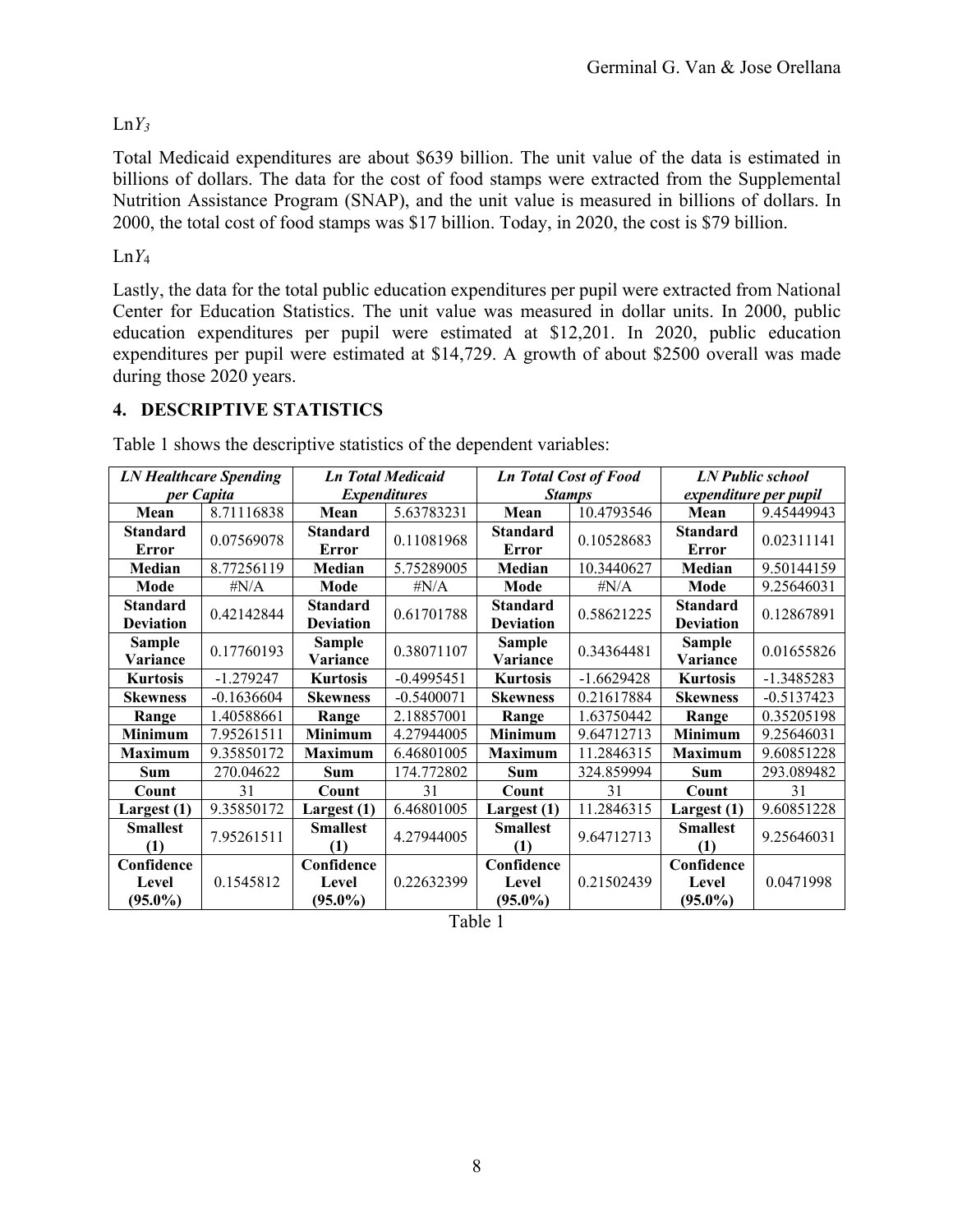| <b>Estimated Unauthorized</b><br><i>immigrant population</i><br>(millions of people) |              | <b>Total Immigrant</b><br><b>Population</b><br>(millions of people) |              | Number of people covered<br>by Medicaid<br>(in thousands of people) |              | <b>Number of people living</b><br>below the poverty line<br>(millions of people) |              | Unemployment rate (%)               |              |
|--------------------------------------------------------------------------------------|--------------|---------------------------------------------------------------------|--------------|---------------------------------------------------------------------|--------------|----------------------------------------------------------------------------------|--------------|-------------------------------------|--------------|
| Mean                                                                                 | 8.96903226   | Mean                                                                | 35.8932258   | Mean                                                                | 41.5493667   | Mean                                                                             | 38.5753941   | Mean                                | 5.90354839   |
| <b>Standard</b><br>Error                                                             | 0.50124026   | <b>Standard</b><br><b>Error</b>                                     | 1.48053241   | <b>Standard</b><br><b>Error</b>                                     | 2.3165813    | <b>Standard</b><br>Error                                                         | 0.80430507   | <b>Standard</b><br><b>Error</b>     | 0.29108198   |
| <b>Median</b>                                                                        | 10.35        | Median                                                              | 37.42        | Median                                                              | 38.19        | Median                                                                           | 37.28        | Median                              | 5.6          |
| Mode                                                                                 | 10.5         | Mode                                                                | $\sharp N/A$ | Mode                                                                | $\sharp N/A$ | Mode                                                                             | $\sharp N/A$ | Mode                                | 5.6          |
| Standard<br><b>Deviation</b>                                                         | 2.79078765   | <b>Standard</b><br><b>Deviation</b>                                 | 8.24325558   | <b>Standard</b><br><b>Deviation</b>                                 | 12.8981788   | <b>Standard</b><br><b>Deviation</b>                                              | 4.47818108   | <b>Standard</b><br><b>Deviation</b> | 1.62067588   |
| <b>Sample</b><br>Variance                                                            | 7.7884957    | <b>Sample</b><br>Variance                                           | 67.9512626   | <b>Sample</b><br>Variance                                           | 166.363017   | <b>Sample</b><br>Variance                                                        | 20.0541058   | <b>Sample</b><br>Variance           | 2.62659032   |
| <b>Kurtosis</b>                                                                      | $-0.6628428$ | <b>Kurtosis</b>                                                     | $-1.007797$  | <b>Kurtosis</b>                                                     | -1.3779668   | <b>Kurtosis</b>                                                                  | $-0.7758254$ | <b>Kurtosis</b>                     | $-0.0775458$ |
| <b>Skewness</b>                                                                      | $-0.838848$  | <b>Skewness</b>                                                     | $-0.4330443$ | <b>Skewness</b>                                                     | 0.42591258   | <b>Skewness</b>                                                                  | 0.54497607   | <b>Skewness</b>                     | 0.86576339   |
| Range                                                                                | 8.6          | Range                                                               | 27.23        | Range                                                               | 38.12        | Range                                                                            | 15.08        | Range                               | 5.9          |
| <b>Minimum</b>                                                                       | 3.5          | <b>Minimum</b>                                                      | 19.77        | <b>Minimum</b>                                                      | 24.26        | <b>Minimum</b>                                                                   | 31.58        | <b>Minimum</b>                      | 3.7          |
| <b>Maximum</b>                                                                       | 12.1         | <b>Maximum</b>                                                      | 47           | <b>Maximum</b>                                                      | 62.38        | <b>Maximum</b>                                                                   | 46.66        | <b>Maximum</b>                      | 9.6          |
| <b>Sum</b>                                                                           | 278.04       | Sum                                                                 | 1112.69      | <b>Sum</b>                                                          | 1288.03037   | Sum                                                                              | 1195.83722   | <b>Sum</b>                          | 183.01       |
| Count                                                                                | 31           | Count                                                               | 31           | Count                                                               | 31           | Count                                                                            | 31           | Count                               | 31           |
| Largest (1)                                                                          | 12.1         | Largest (1)                                                         | 47           | Largest (1)                                                         | 62.38        | Largest (1)                                                                      | 46.66        | Largest (1)                         | 9.6          |
| Smallest (1)                                                                         | 3.5          | Smallest (1)                                                        | 19.77        | Smallest (1)                                                        | 24.26        | Smallest (1)                                                                     | 31.58        | Smallest (1)                        | 3.7          |
| Confidence                                                                           |              | Confidence                                                          |              | Confidence                                                          |              | Confidence                                                                       |              | Confidence                          |              |
| Level<br>$(95.0\%)$                                                                  | 1.02366917   | Level<br>$(95.0\%)$                                                 | 3.02365056   | Level<br>$(95.0\%)$                                                 | 4.73109019   | Level<br>$(95.0\%)$                                                              | 1.64261008   | Level<br>$(95.0\%)$                 | 0.59446871   |

Table 2 shows the descriptive statistics of the independent variable and the control variables.

#### Table 2.

#### **5. EMPIRICAL EVIDENCE AND DISCUSSION**

After testing the model, here are the results of our subsequent regressions:

| <b>Dependent</b><br><b>Variables</b> | $\mathbf{R}^2$ | Adjusted $\mathbb{R}^2$ | p-value    | <b>F-statistics</b> |
|--------------------------------------|----------------|-------------------------|------------|---------------------|
| $LnY_1$                              | 0.98789118     | 0.98702627              | 1.4569E-27 | 1142.18244          |
| $LnY_2$                              | 0.98722144     | 0.98525551              | 3.3513E-24 | 502.164425          |
| $LnY_3$                              | 0.96627751     | 0.96108944              | 9.8916E-19 | 186.249727          |
| $LnY_4$                              | 0.92274476     | 0.91722653              | 2.6977E-16 | 167.217474          |
|                                      |                | Table 3                 |            |                     |

#### **Multivariate Regression Summary Output**

The results of our regressions show that there is a strong correlational relationship between the variable of interest and the dependent variables. As we could see, each of the relationships between the variable of interests and the dependent variables is statistically significant with an  $R<sup>2</sup>$  that is each above 0.7 ( $R^2 > 0.7$ ). Consequently, we are going to analyze each correlational relationship individually.

However, it is noteworthy to remind everyone that correlation does not imply causation. There is surely a strong correlation between the dependent variables and the illegal immigration population, which is our variable of interest, but it does not mean that illegal immigration alone is necessarily the reason why the cost of social welfare has grown. The control variables we included in the model help us understand that other factors also affect the dependent variables than the mere variable of interest.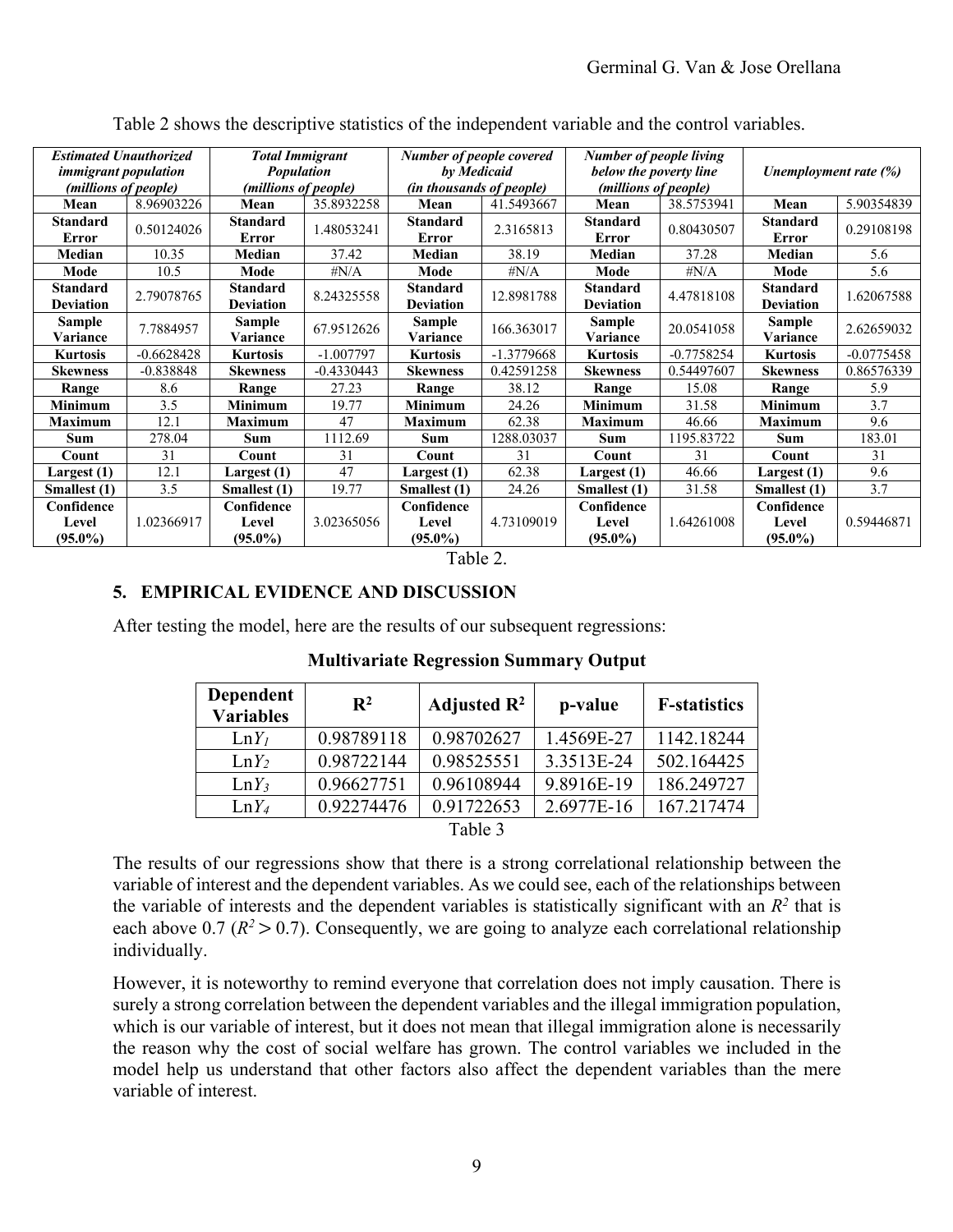#### **5.1. Illegal immigration and healthcare expenditures per capita**

There is a strong correlational relationship between the illegal immigration population and the cost of healthcare per American citizen. Healthcare spending per capita increases by \$8,800 for the American taxpayer for every 1 million undocumented immigrants. One of the reasons why healthcare has become costly for the American taxpayer is because undocumented immigrants are uninsured and are therefore at a higher risk.

According to a 2019 study from the Kaiser Family Foundation, the lack of medical insurance for undocumented immigrants is because they have a limited access to coverage options.<sup>4</sup> Among the total nonelderly population, 45 percent of illegal immigrants were uninsured compared to about one in four (23 percent) lawfully present immigrants and less than one-in-ten citizens (8 percent) as of 2017 as we can see in figure 4.<sup>5</sup>



Uninsured Rates among the nonelderly population by immigrant status, 2017

Figure 4. Source: Kaiser Family Foundation Citizens Lawful Present Immigrants Illegal Immigrants

In 2016, federal taxpayers provided \$11.2 billion in subsidized care to unauthorized immigrants.<sup>6</sup> In 2018, this amount increased to \$18.5 billion.<sup>7</sup> The purported intent of the federal policy is to prevent federal tax dollars from being used to fund healthcare for unauthorized immigrants except in extreme circumstances. <sup>8</sup> Notwithstanding express prohibitions contained in the statutes related to Medicaid and the Affordable Care Act, there also are companion federal programs that permit federal funding to be used for healthcare for unauthorized immigrants indirectly. According to a study published by the Center for Immigration Studies, undocumented immigrants access to

<sup>4</sup> Artiga, Samantha; Diaz, Maria. (2019). "Health Coverage and Care of Undocumented Immigrants." *Kaiser Family Foundation.* Issue Brief. pp.1-6.

<sup>5</sup> Ibid. p. 3

<sup>6</sup> Conover, Chris. (2018). "How Americans Citizens Finance \$18.5 billion for Unauthorized Immigrants." *Forbes.* 

 $7$  Conover,  $(2018)$ .

<sup>8</sup> Conover, (2018)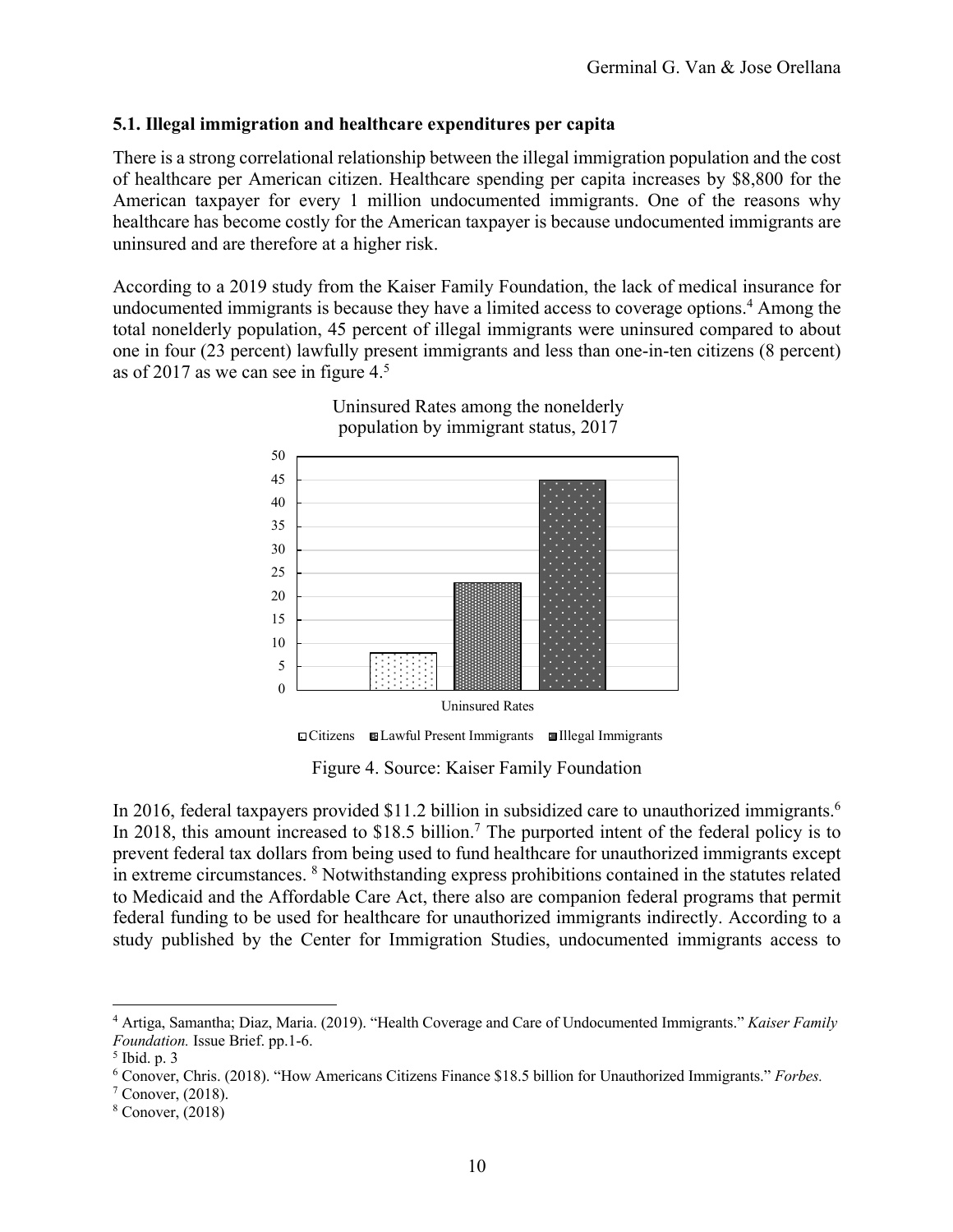federally funded healthcare could cost up to \$23 billion per year.<sup>9</sup> The study also found that if providing a subsidy to help undocumented immigrants buy private insurance on the Affordable Care Act, it could also cost about \$4,600 to the American taxpayer.

#### **5.2. Illegal immigration and total Medicaid expenditures.**

The results of our regression also show that there is a positive correlational relationship between illegal immigration and Medicaid expenditures. Medicaid is a federal-funded healthcare program designed for low-income individuals and families. Under Medicaid and CHIP (Children's Health Insurance Program), no federal funding may be used to cover unauthorized immigrants, except for payment for limited emergency services.<sup>10</sup> Moreover, states can and do use state-only Medicaid programs to cover people.<sup>11</sup> For example, California's Health for All Kids Act provides unauthorized immigrant children with access to coverage through Medi-Cal, the state Medicaid program.<sup>12</sup> Its passage in 2015 made California the largest state to use state-only funding to provide coverage to all children regardless of immigration status; in doing so, it joins New York, Illinois, Massachusetts, Washington, and the District of Columbia.<sup>13</sup>

A general challenge in analyzing Medicaid expenditures per capita is that medical expenditures are unevenly distributed: children have low average expenditures, while the aged and disabled have high expenditures.<sup>14</sup> Back in the 1990s when illegal immigration began to surge in America, a study found that the accumulation of immigrants increase the cost of Medicaid because the welfare reform did not affect the eligibility of immigrants who were already present in the United States.<sup>15</sup> As a matter of fact, undocumented immigrants who lose their Medicaid coverage were still eligible for emergency medical services.<sup>16</sup> Table 4 presents the total Medicaid costs for undocumented immigrants by U.S. state.

| U.S. States | <b>Total Costs</b><br>(millions of dollars) |  |  |
|-------------|---------------------------------------------|--|--|
| Alabama     | 55.41                                       |  |  |
| Alaska      | 6.68                                        |  |  |
| Arizona     | 394.37                                      |  |  |
| Arkansas    | 44.22                                       |  |  |
| California  | 1122.80                                     |  |  |
| Colorado    | 137.78                                      |  |  |
| Connecticut | 137.53                                      |  |  |
| Delaware    | 34.13                                       |  |  |
|             |                                             |  |  |

<sup>9</sup> Camarota, Steven; Zeigler, Karen; Richwine, Jason. (2019). "How Much Would It cost to Provide Health Insurance to Illegal Immigrants?" *Center for Immigration Studies.* 

 $10$  Conover, (2018)

 $11$  Conover,  $(2018)$ 

 $12$  Conover,  $(2018)$ 

 $13$  Conover,  $(2018)$ 

<sup>&</sup>lt;sup>14</sup> Ku, Leighton; Kessler, Bethany. (1997). "Number and Cost of Immigrants on Medicaid, The National Estimates." *The Urban Institute.* 

<sup>15</sup> Ku; Kessler. (1994)

<sup>16</sup> Ku; Kessler. (1994)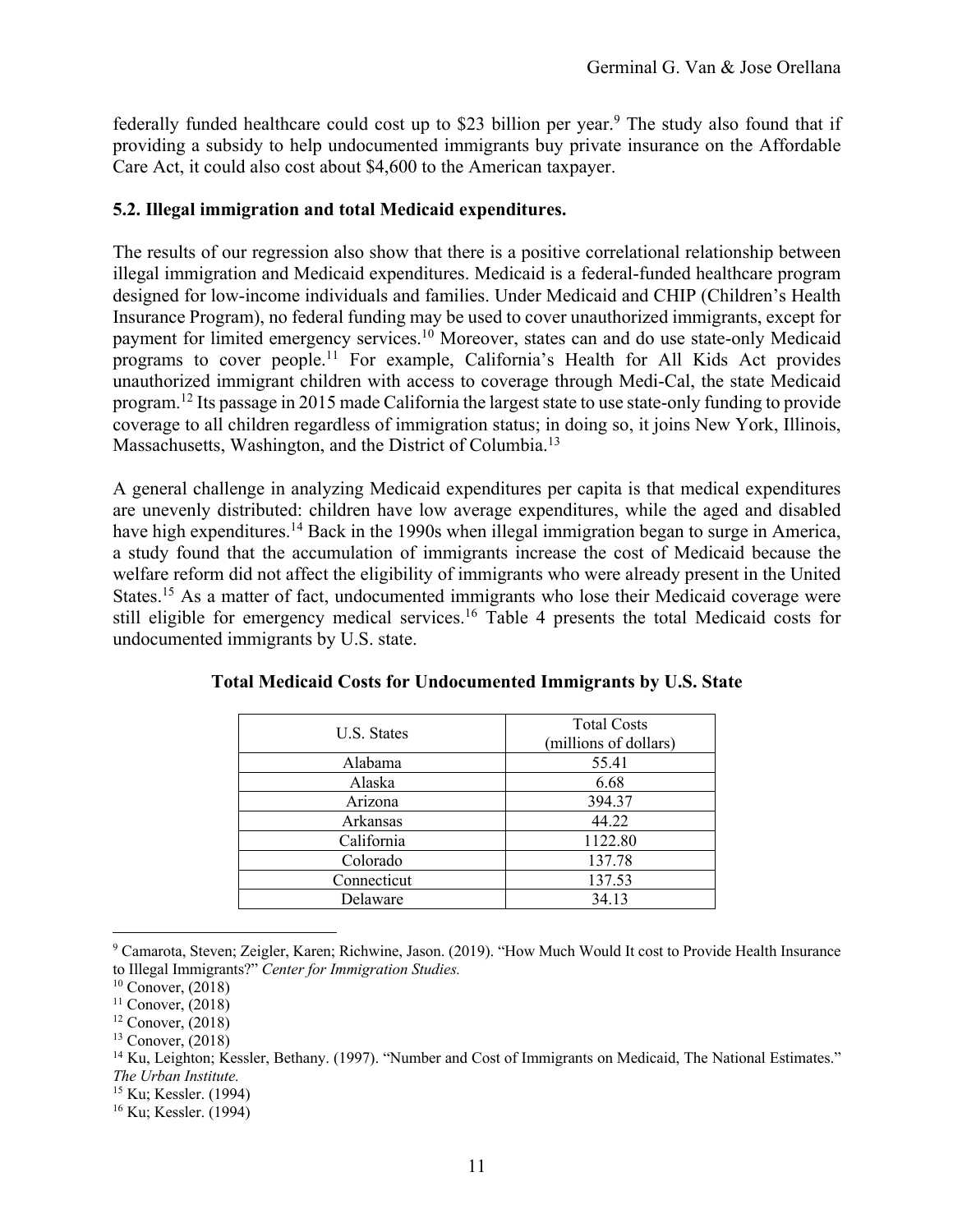| D.C.           | 10.12   |  |  |  |
|----------------|---------|--|--|--|
| Florida        | 661.78  |  |  |  |
| Georgia        | 489.68  |  |  |  |
| Hawaii         | 7.99    |  |  |  |
| Idaho          | 39.20   |  |  |  |
| Illinois       | 289.54  |  |  |  |
| Indiana        | 128.45  |  |  |  |
| Iowa           | 17.32   |  |  |  |
| Kansas         | 82.88   |  |  |  |
| Kentucky       | 56.47   |  |  |  |
| Louisiana      | 82.89   |  |  |  |
| Maine          | 2.50    |  |  |  |
| Maryland       | 190.01  |  |  |  |
| Massachusetts  | 50.10   |  |  |  |
| Michigan       | 41.13   |  |  |  |
| Minnesota      | 84.18   |  |  |  |
| Mississippi    | 66.01   |  |  |  |
| Missouri       | 48.46   |  |  |  |
| Montana        | 4.51    |  |  |  |
| Nebraska       | 67.73   |  |  |  |
| Nevada         | 112.53  |  |  |  |
| New Hampshire  | 6.29    |  |  |  |
| New Jersey     | 394.51  |  |  |  |
| New Mexico     | 93.05   |  |  |  |
| New York       | 609.28  |  |  |  |
| North Carolina | 455.40  |  |  |  |
| North Dakota   | 5.00    |  |  |  |
| Ohio           | 89.50   |  |  |  |
| Oklahoma       | 107.13  |  |  |  |
| Oregon         | 102.81  |  |  |  |
| Pennsylvania   | 135.33  |  |  |  |
| Rhode Island   | 33.60   |  |  |  |
| South Carolina | 105.88  |  |  |  |
| South Dakota   | 10.21   |  |  |  |
|                |         |  |  |  |
| Tennessee      | 199.43  |  |  |  |
| Texas          | 2302.05 |  |  |  |
| Utah           | 85.97   |  |  |  |
| Vermont        | 0.52    |  |  |  |
| Virginia       | 196.99  |  |  |  |
| Washington     | 296.83  |  |  |  |
| West Virginia  | 2.07    |  |  |  |
| Wisconsin      | 27.17   |  |  |  |
| Wyoming        | 7.49    |  |  |  |

Table 4. Source: Center for Immigration Studies. **Note:** *Estimates are based on those reported by the Kaiser Family Foundation for 2014 and adjusted to reflect higher 2019 costs and lower healthcare consumption by immigrants when on the program*.

The state of Texas has the highest cost of Medicaid for undocumented immigrants with an amount of \$2 billion while the state of Vermont spends less than a million dollars on Medicaid for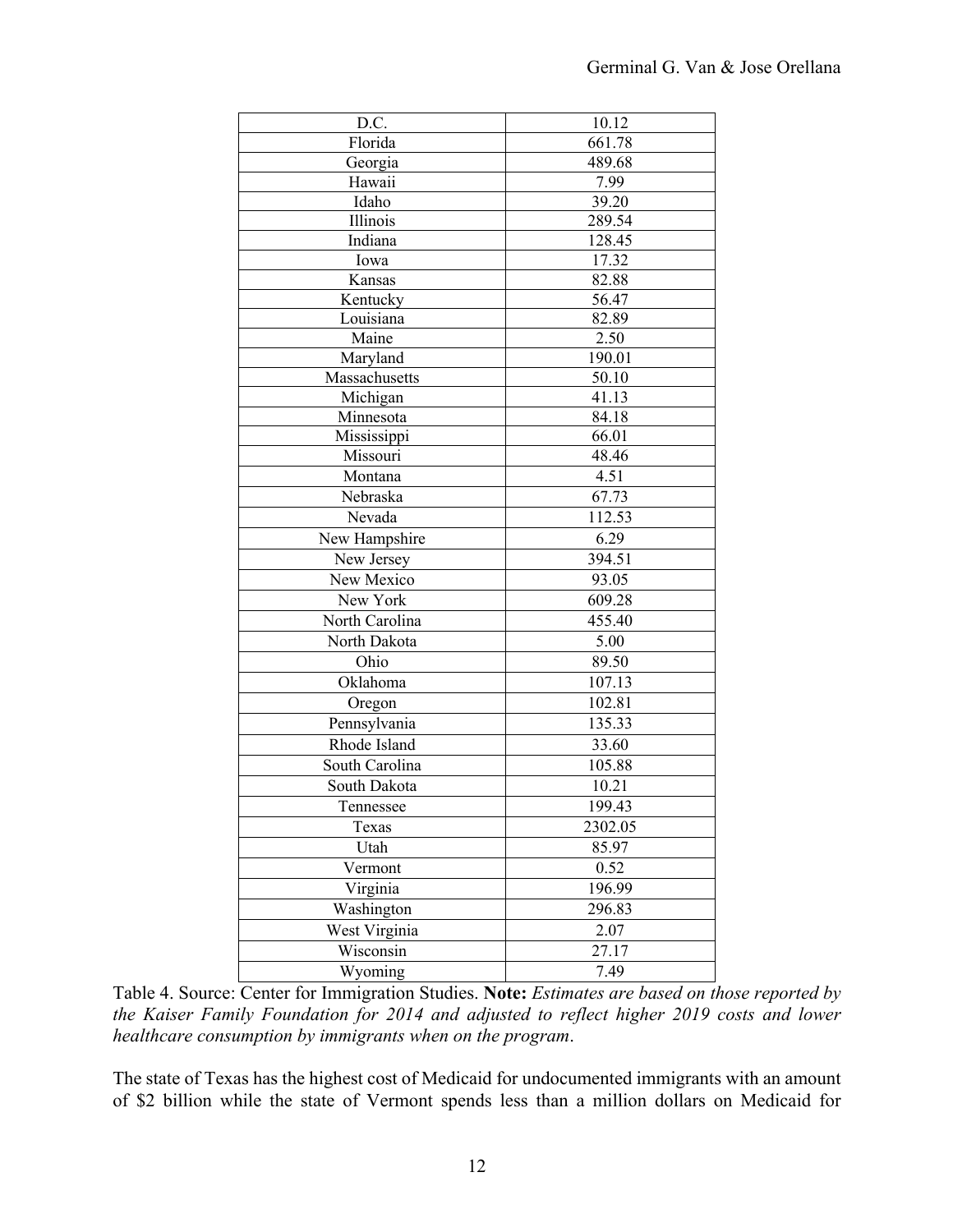undocumented immigrants. The cost of providing ACA subsidies for all undocumented immigrants with income above the Medicaid eligibility threshold would be an additional \$9.9 billion.<sup>17</sup> Adding this to the cost of providing Medicaid, which is \$9.7 billion, creates a total cost of about \$19.6 annually.<sup>18</sup>

It is nonetheless important to asseverate that the illegal immigrant population alone is not the causal factor for the increase of total Medicaid costs. As the data show in figure 5, immigrants (lawful and undocumented immigrants) in general have a higher use rate of Medicaid than nativeborn Americans. On the other hand, Native-born citizens spend a higher value of benefits per capita on welfare programs than immigrants. The average value of welfare benefits per immigrant was about \$3,718 in 2016, about 39 percent less than the 6,081 average value of welfare benefits per native-born citizen.<sup>19</sup> This is the case for recipients of Medicaid. Native-born citizens recipients of Medicaid benefits spend slightly more than immigrants as we can see in figure 6.<sup>20</sup> And the reason why is that most of the Medicaid enrollees are primary native-born citizens.



Figure 5. Source: 2017 Annual Social and Economic Supplement to the Current Population Survey and 2015 Medical Expenditures Panel Survey Data

<sup>17</sup> Camatora, Zeigler, Richwine. (2019)

<sup>18</sup> Camarota, Zeigler, Richwine. (2019)

<sup>19</sup> Nowrasteh, Alex; Orr, Robert. (2018) "Immigration and the Welfare State." *Research and Policy Brief: Immigration.* Number 6. Cato Institute. pp. 1-8.

<sup>&</sup>lt;sup>20</sup> In figure 6, the term "nonimmigrants" was used. According to the Department of Homeland Security, the term "nonimmigrant" refers to foreign nationals who are admitted to the United States temporarily for a specific purpose. By contrast, the term "immigrant" refers to foreign nationals who wish to come the United States permanently.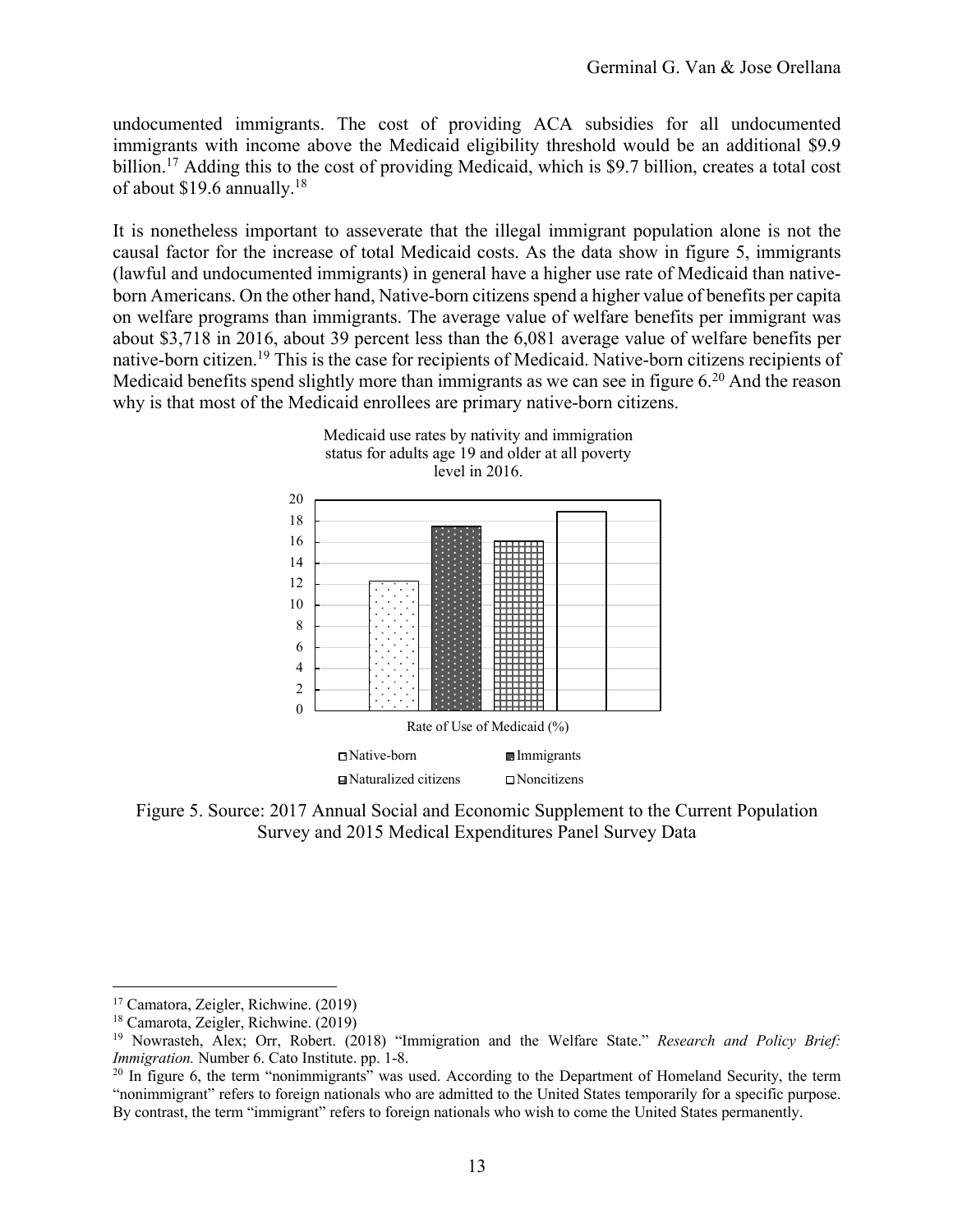





## **5.3. Illegal Immigration and Cost of Food Stamps**

There is a clear correlational relationship between illegal immigration and the cost of food stamps. However, it is interesting to note that unauthorized immigrants are ineligible for most means-tested programs. But immigrants, in general, do have access to welfare programs, especially, if they are within a specific income threshold.

In 2018, the Cato Institute published a study regarding the impact of immigration on social welfare programs. The study found that although immigrants are less likely to consume most welfare benefits than native-born Americans due to many restrictions upon their eligibility, immigrants have a higher use of food stamps than native-born citizens. However, immigrant children are less likely to use all means-tested welfare programs than native-born children as we could see in figure  $8.21$ 

<sup>21</sup> Nowrasteh; Orr. (2018)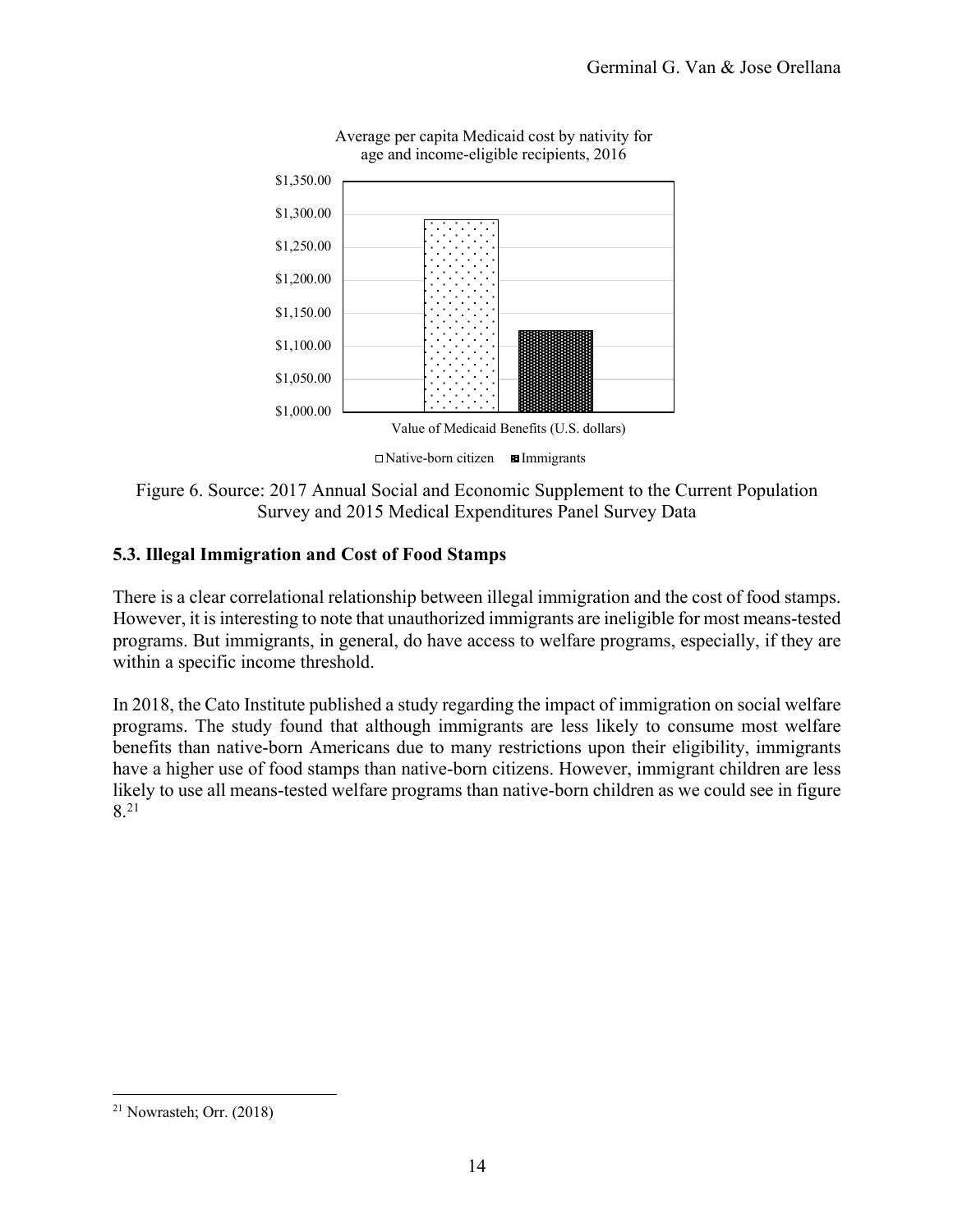



Figure 7. Source: 2017 Annual Social and Economic Supplement to the Current Population Survey and 2015 Medical Expenditures Panel Survey Data



Welfare use rates by nativitiy and immigration status for children age 18 and younger, poverty adjusted, 2016

Figure 8. Source: 2017 Annual Social and Economic Supplement to the Current Population Survey and 2015 Medical Expenditures Panel Survey Data

In 2002, many states have implemented the Farm Bill Restorations, which restored eligibility to legal disabled immigrants, immigrants that have been in the United States for at least five years,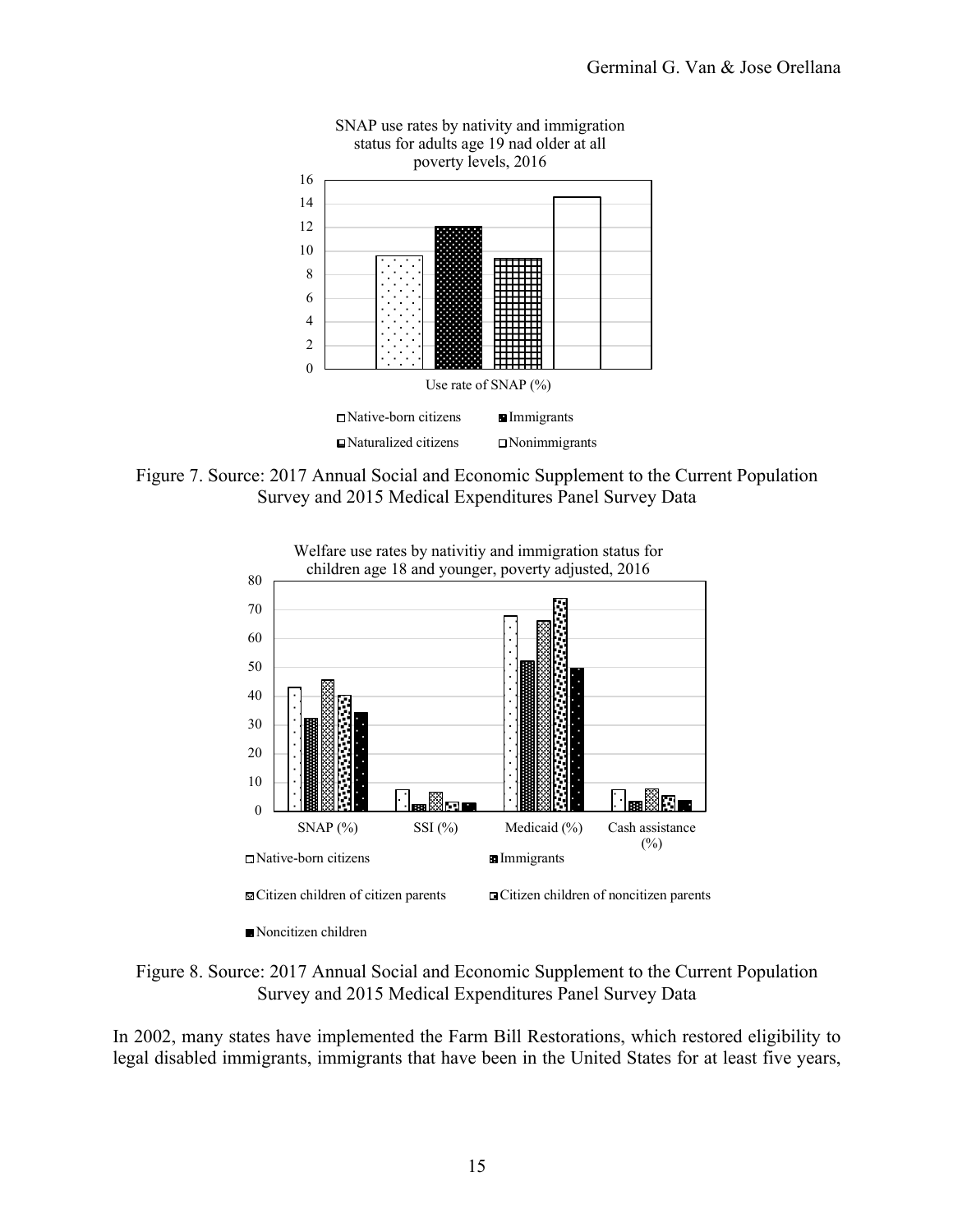and children of immigrants.<sup>22</sup> State food stamp agencies have joined with school districts, health departments, and other immigrant-serving agencies to conduct outreach for the Food Stamp and Child Nutrition programs.<sup>23</sup> During the 1990s, the foreign-born population increased by 57 percent to 31 million foreign-born residents.<sup>24</sup> As the U.S. immigrant population was increasingly settling in non-traditional immigrant-receiving states such as North Carolina, Georgia, Nevada, or Arkansas, the challenge of providing food and other social services to the immigrant population was evidenced in data showing that immigrants report higher rates of food insecurity and hunger than native-born citizens.<sup>25</sup> The data showed that 37 percent of children in immigrant households lived with food affordability, compared with 27 percent of children in native-born citizen households.<sup>26</sup> Hence, to reduce this food insecurity, food stamp agencies expanded the eligibility option to immigrants, which substantially increased the cost of maintaining the program. For example, in North Carolina, the immigrant population increased by 274 percent in the decade between 1990 and 2000.<sup>27</sup> Which such an increase, it was clear that once the Farm Bill Restoration was implemented, the cost of food stamps would inevitably skyrocket.

#### **5.4. Illegal Immigration and Public Education Expenditures per Pupil**

The results of our regression also showed that there is a strong correlation between illegal immigration and public education spending per student. To understand this correlation, more indepth, we ought to analyze how immigrants affect the public education system in the United States. The following data show an increase of second-generation students compared to first-generation.



Figure 9. Source: Programme for International Student Assessment, OECD

<sup>&</sup>lt;sup>22</sup> Gigliotti, Katherine. (2004). "Food Stamps Access for Immigrants: How States Have Implemented the 2002 Farm Bill Restorations." *National Conference of State Legislatures.* pp.1-13

<sup>23</sup> Ibid. p. 3

<sup>24</sup> Ibid. p. 3

<sup>25</sup> Ibid. p. 3

<sup>26</sup> Ibid. p. 3

<sup>27</sup> Ibid. p. 9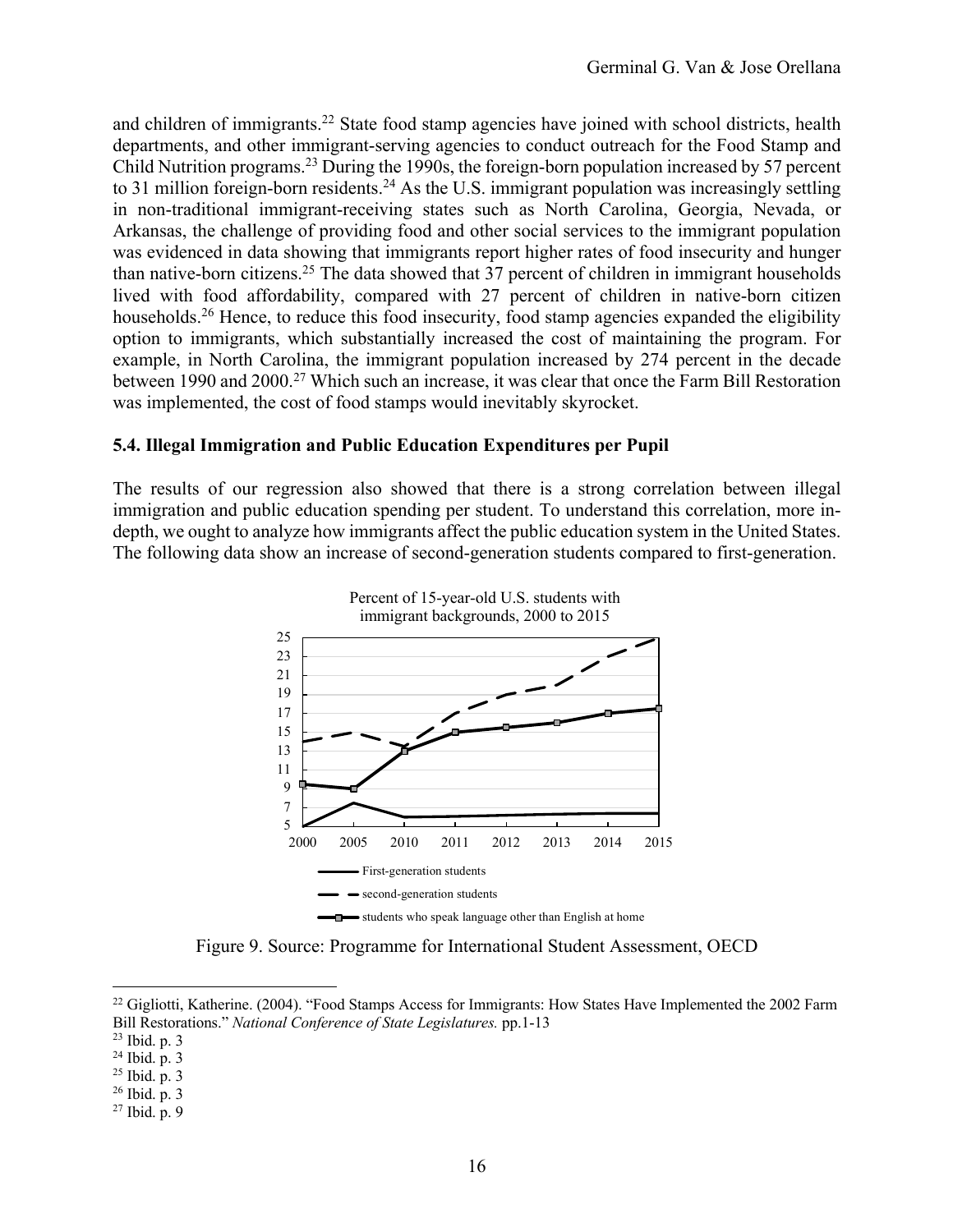Indeed, the data show that second-generation immigrants have integrated themselves into the educational system as their percentage significantly increased since the 2010s. If the percentage of immigrants in the educational system increased, it is then fair to say that the percentage of children of unauthorized immigrant parents also increased during that period because some programs such as DACA enable them to receive an education, which is even considered a path to achieve citizenship.





Figure 10. Pew Research Center

The rise in K-12 students with at least one parent who is an unauthorized immigrant contrasts with the total number of unauthorized immigrants, which has remained stable since 2009.<sup>28</sup> Before 2009, the trends had been similar, with both groups in number from 1995 to 2007, then declining to a lower level in 2008.<sup>29</sup> The number of students with at least one unauthorized immigrant parent ticked up in 2009.<sup>30</sup> The vast majority of students with at least one unauthorized immigrant parent –3.2 million, or 5.9 percent of total enrollment in 2014—were U.S.-born children and thus U.S. citizens at birth.<sup>31</sup> That being said, U.S.-born children made up 81 percent of all children of unauthorized immigrants enrolled in grades K-12 in 2014.<sup>32</sup>

As America's elementary and high schools have been saddled with having to accommodate a rising number of immigrants children, including legal, illegal, and refugee newcomers, each school

<sup>&</sup>lt;sup>28</sup> Passel, Jeffrey; Cohn, D'Vera. (2019). "Children of unauthorized immigrants represent rising share of K-12 students." *Pew Research Center.* 

<sup>29</sup> Passel; Cohn. (2019)

<sup>30</sup> Passel; Cohn. (2019)

<sup>31</sup> Passel; Cohn. (2019)

<sup>32</sup> Passel; Cohn. (2019)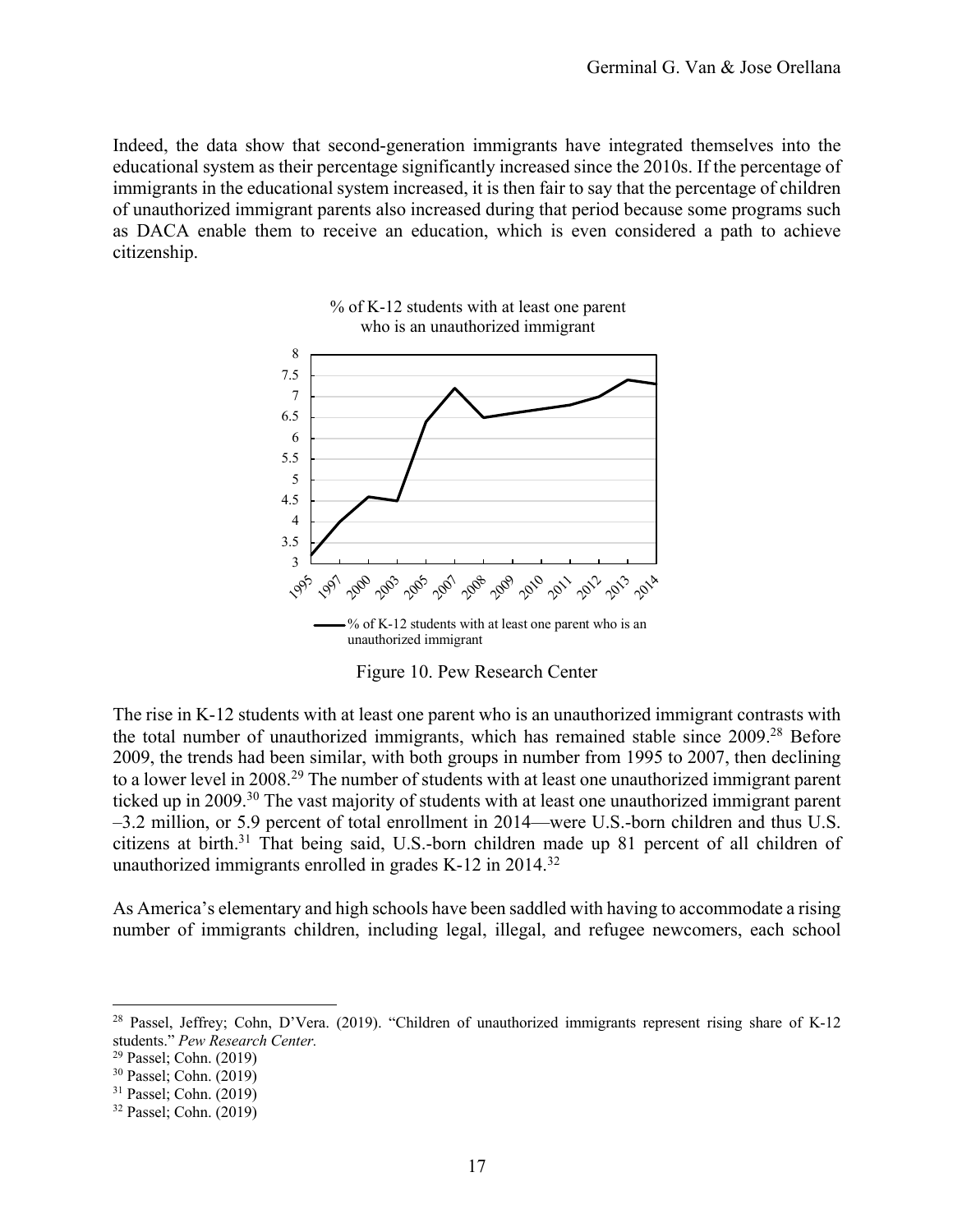district has had to deal with the problem in individual ways.<sup>33</sup> Traditionally, a community can cope with a steady flow of new arrivals in their schools by studying the need for new elementary and high schools in the future, setting forth financial plans to build or expand present school facilities, and preparing budgets to hire new teachers, etc. $34$  But all these plans were undermined with the growth of immigration as it raised the cost of public education. In many areas, an extremely large number of students show up in a short period of time, which leads to an almost overnight crisis of school overcrowding, major teacher shortages, huge educational budget shortfalls, and a lack of school equipment and resources for all students.<sup>35</sup> A recent study in Denmark addressed this issue in its own country and argued that one of the most direct consequences of having many immigrant children in the classroom is that the teacher's attention and time are diverted from the native-born children.<sup>36</sup> Since most immigrant children have a poorer command of the host country's language, the teacher may need to spend more class time providing individual assistance, and the teacher may also slow the pace of instruction to accommodate immigrant children with limited language proficiency or weak educational background.<sup>37</sup> As a result, teachers may cover less of the curriculum than the class would otherwise have covered.<sup>38</sup> Hence, in these specific circumstances, the cost of having immigrant children outweighs the benefits of assisting them.

## **6. CONCLUSION AND POLICY RECOMMENDATION**

As we reach the conclusive part of our analysis, we saw that there is a correlational relationship between illegal immigration, which is our variable of interest, and the four dependent variables. Illegal immigration does indeed increase the cost of the American taxpayer when it comes to funding social welfare programs. On that note, we ought to admit that conservatives have a point. Now the question remains "how to handle the issue?"

Those on the far right of the Republican Party have advocated for deportation and for a border wall on the southern border as the best solutions to minimize the burden of illegal immigration. Donald Trump, despite his zero-tolerance immigration policy while President, could not stop illegal immigration entirely. As we mentioned at the outset of our analysis, two-thirds of Americans would rather have a way where illegal immigrants could stay in the United States legally. This approach to curbing the burden of immigration seems less radical and beneficial for both, the native-born American citizen, and the illegal immigrant. It is fair to say that illegal immigrants contribute to the economy to some extent by performing jobs that no native-born American would normally perform. Moreover, even if they do not pay income tax, they do still pay sales tax, which is a form of contribution rendered to society at large. How could illegal immigrants be maintained in the United States legally?

Two recommendations are worth being suggested for answering this question. First, an assimilation program should be implemented by the U.S. Department of Homeland Security. This assimilation program would require undocumented immigrants to integrate into the American

<sup>33</sup> Daly, Christopher J. (2017) "The Impact of Immigrant Children on America's Public Schools." *Negative Population Growth.* pp. 1-8

<sup>34</sup> Ibid. p. 3

<sup>35</sup> Ibid. p. 3

<sup>36</sup> Ibid. p. 4

<sup>37</sup> Ibid. p. 4

<sup>38</sup> Ibid. p. 4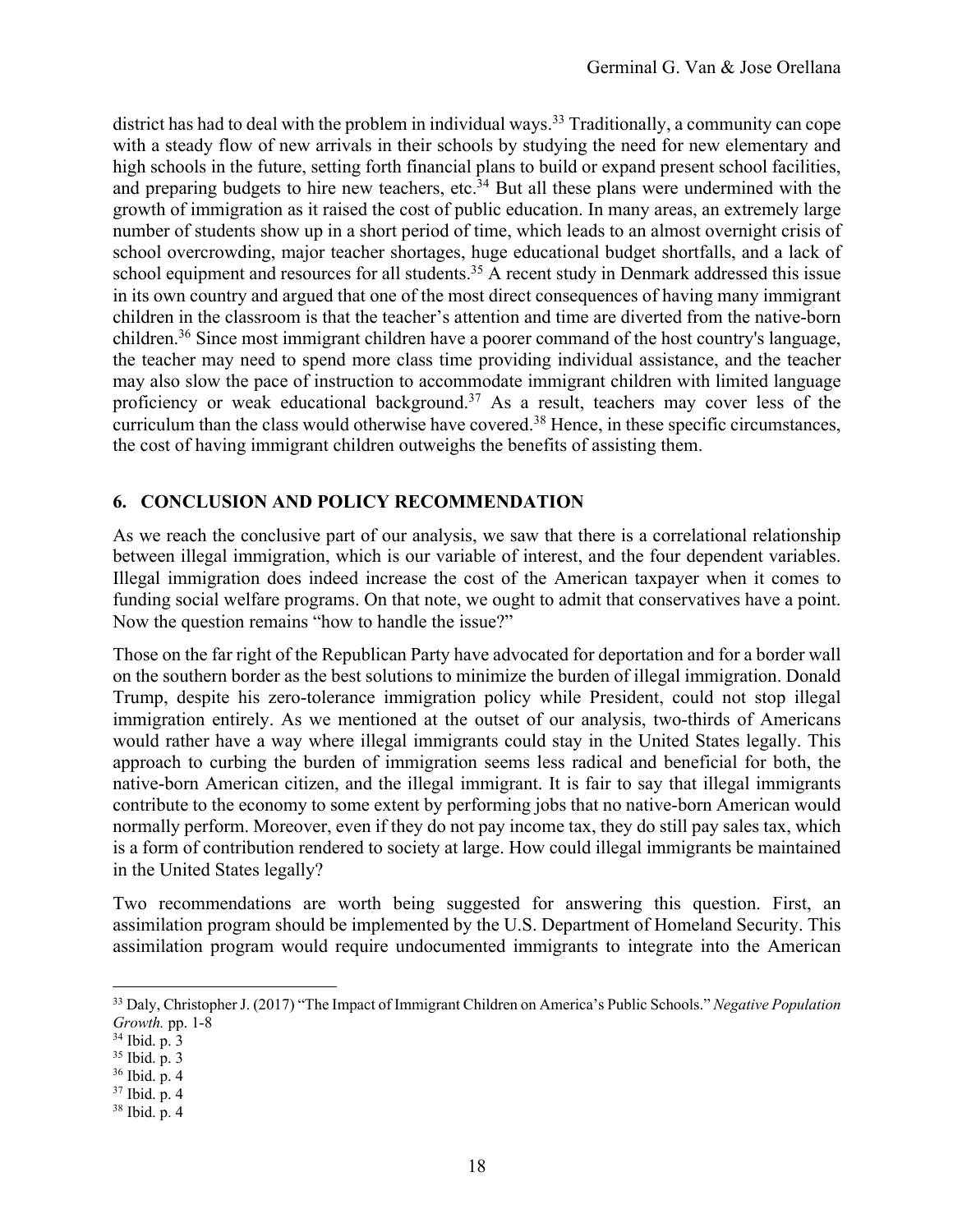culture by taking mandatory English courses as part of the requirement to apply for legal residency or naturalization and to learn the history of the United States. Moreover, an assimilation policy would be an incentive to reduce the spread of illegal immigration. Them, knowing that there is a program in place for their integration into American society, will encourage them to seek the legal approach to adjust their immigration status. This approach and process could potentially save millions of dollars in aggregate taxation, and resources will not be wasted on trying to contain a problem that cannot be eliminated. If undocumented immigrants are allowed to adjust their immigration status and obtain regular jobs, it will decrease the number of participants in welfare programs as well as their number of recipients.

The second recommendation would be to maintain a program such as DACA as a path to integrate undocumented immigrants into the school system. DACA helps the children of undocumented immigrants to become eligible to work and to legally contribute to the economic development of the United States.

Economically, it will cost more to deploy resources just to evict or deport undocumented immigrants whereas illegal immigration cannot entirely be suppressed no matter how hard and how many times it is tried. It would be easier to accommodate those who are already here while strengthening new immigration policies that would be based on meritocracy to reduce the number of newcomers.

Hence, new hypothetical immigration policies could consist of focusing on facilitating access to immigrants who have a higher level of education because those with higher education tend to have a more law-abiding behavior compared to those with a limited educational background. Additional requirements should be integrated into this new hypothetical policy for those who have a limited educational background because they represent more of a liability rather than an asset for the U.S. economy.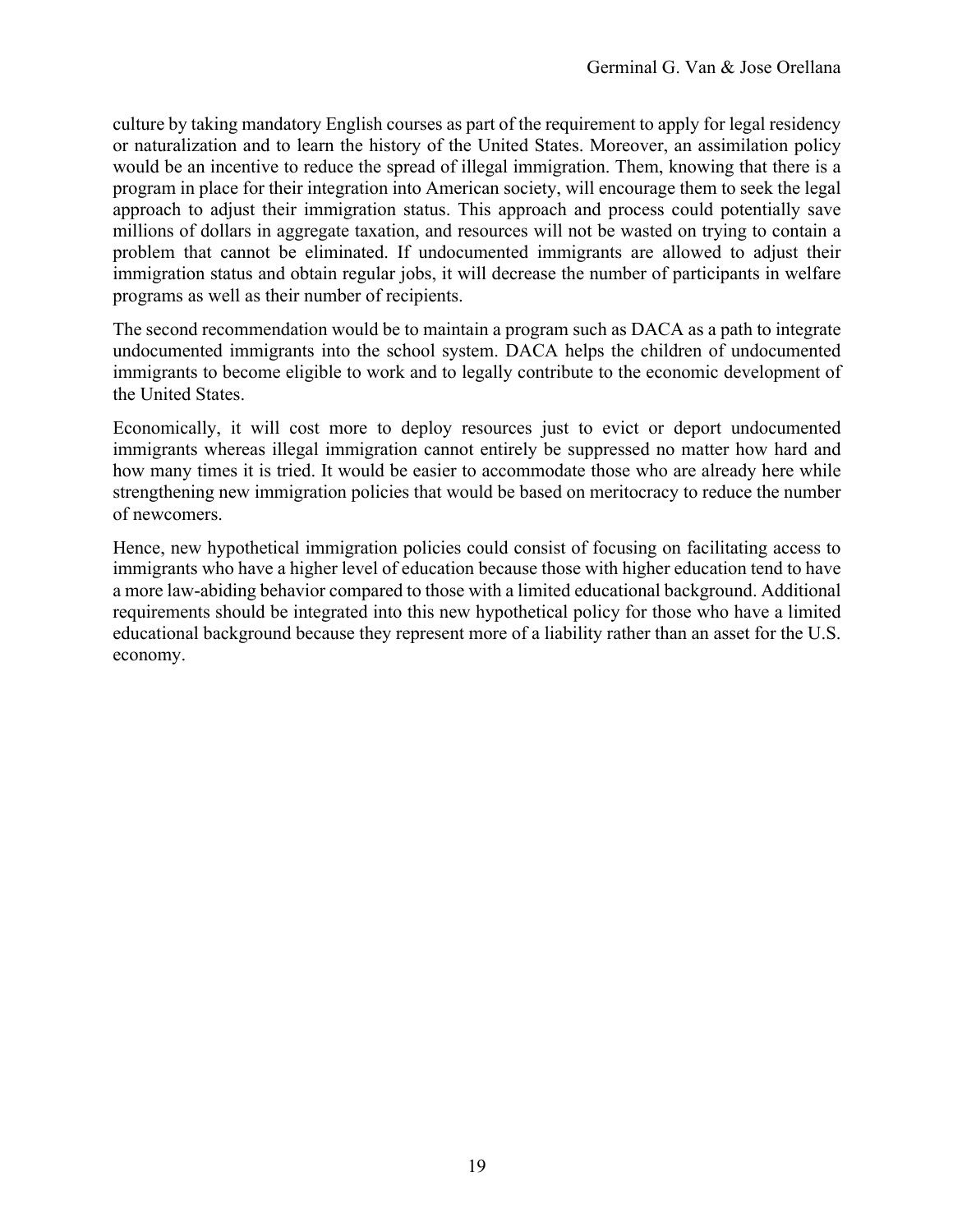#### **REFERENCES**

U.S. Department of Homeland Security (2020).

Daniller, Andrew. (2019). "Americans' Immigration Policy Priorities: Division Between—and within—the two parties." *Pew Research Center.* 

Ibid. (2019).

Artiga, Samantha; Diaz, Maria. (2019). "Health Coverage and Care of Undocumented Immigrants." *Kaiser Family Foundation.* Issue Brief. pp.1-6.

Ibid. p. 3

Conover, Chris. (2018). "How Americans Citizens Finance \$18.5 billion for Unauthorized Immigrants." *Forbes.* 

Conover, (2018).

Conover, (2018)

Camarota, Steven; Zeigler, Karen; Richwine, Jason. (2019). "How Much Would It Cost to Provide Health Insurance to Illegal Immigrants?" *Center for Immigration Studies.* 

Conover, (2018)

Conover, (2018)

Conover, (2018)

Conover, (2018)

Ku, Leighton; Kessler, Bethany. (1997). "Number and Cost of Immigrants on Medicaid, The National Estimates." *The Urban Institute.* 

Ku; Kessler. (1994)

Ku; Kessler. (1994)

Camatora, Zeigler, Richwine. (2019)

Camarota, Zeigler, Richwine. (2019)

Nowrasteh, Alex; Orr, Robert. (2018) "Immigration and the Welfare State." *Research and Policy Brief: Immigration.* Number 6. Cato Institute. pp. 1-8.